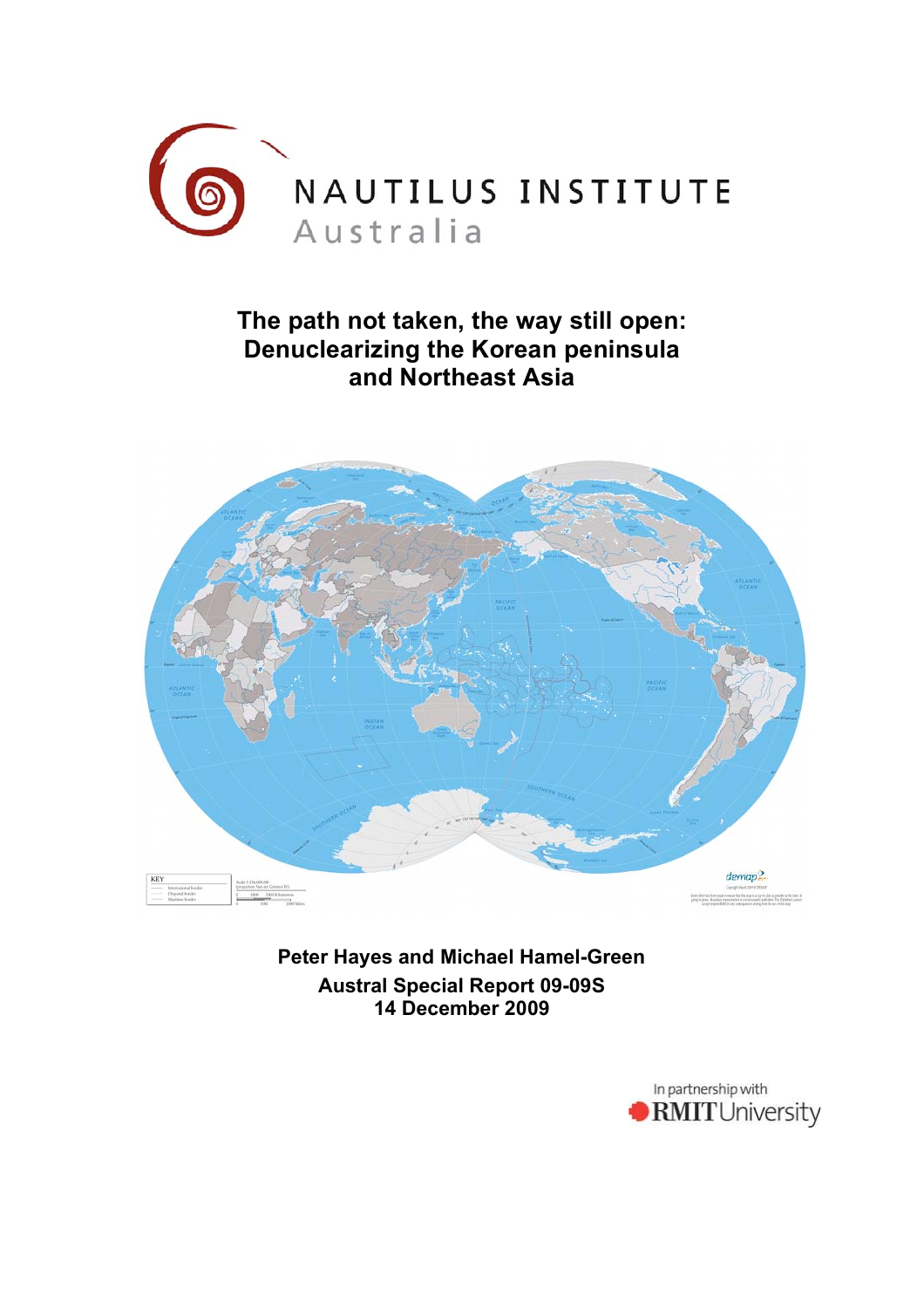# **Synopsis**

Michael Hamel-Green of Victoria University and Peter Hayes of the Nautilus Institute argue that a "Korean NWFZ may be a necessary condition to achieving the full denuclearization of Korea". As well as providing "benefits to the United States in preventing a major direct and wider proliferation threat from North Korea, and to China, Japan and South Korea in maintaining stability in the Northeast Asian Region, it would also serve to address North Korean security concerns about potential US nuclear strikes". They point out that "the two Koreas have already negotiated a legal basis for a Korean Nuclear Weapon Free Zone in the form of the 1992 Joint Declaration on the Denuclearization of the Korea Peninsula." This could form the basis of a NWFZ covering the peninsula. Alternately, they suggest, the ROK and Japan could create a Japan Korea NWFZ via a bilateral treaty.

#### **Permalink**

http://www.globalcollab.org/Nautilus/australia/apsnet/reports/2009/hayes-hamelgreen.pdf

#### **Acknowledgements**

This is a revised version of a paper presented to the Research Workshop on Australia-Japan Civil Society Cooperation for Nuclear Disarmament Nautilus Institute at RMIT and RMIT University Melbourne, 18-19 September 2009, supported by the Australia-Japan Foundation and RMIT University Foundation. The authors are grateful to Mark Selden, Mel Gurtov, and Richard Tanter for comments.

#### **About the authors**

Peter Hayes is Professor of International Relations, RMIT University, Melbourne; and Director, Nautilus Institute, San Francisco. E-mail phayes@nautilus.org

Michael Hamel-Green is Dean of and Professor in the Faculty of Arts, Education and Human Development, Victoria University, Melbourne. E-mail michael.hamel-green@vu.edu.au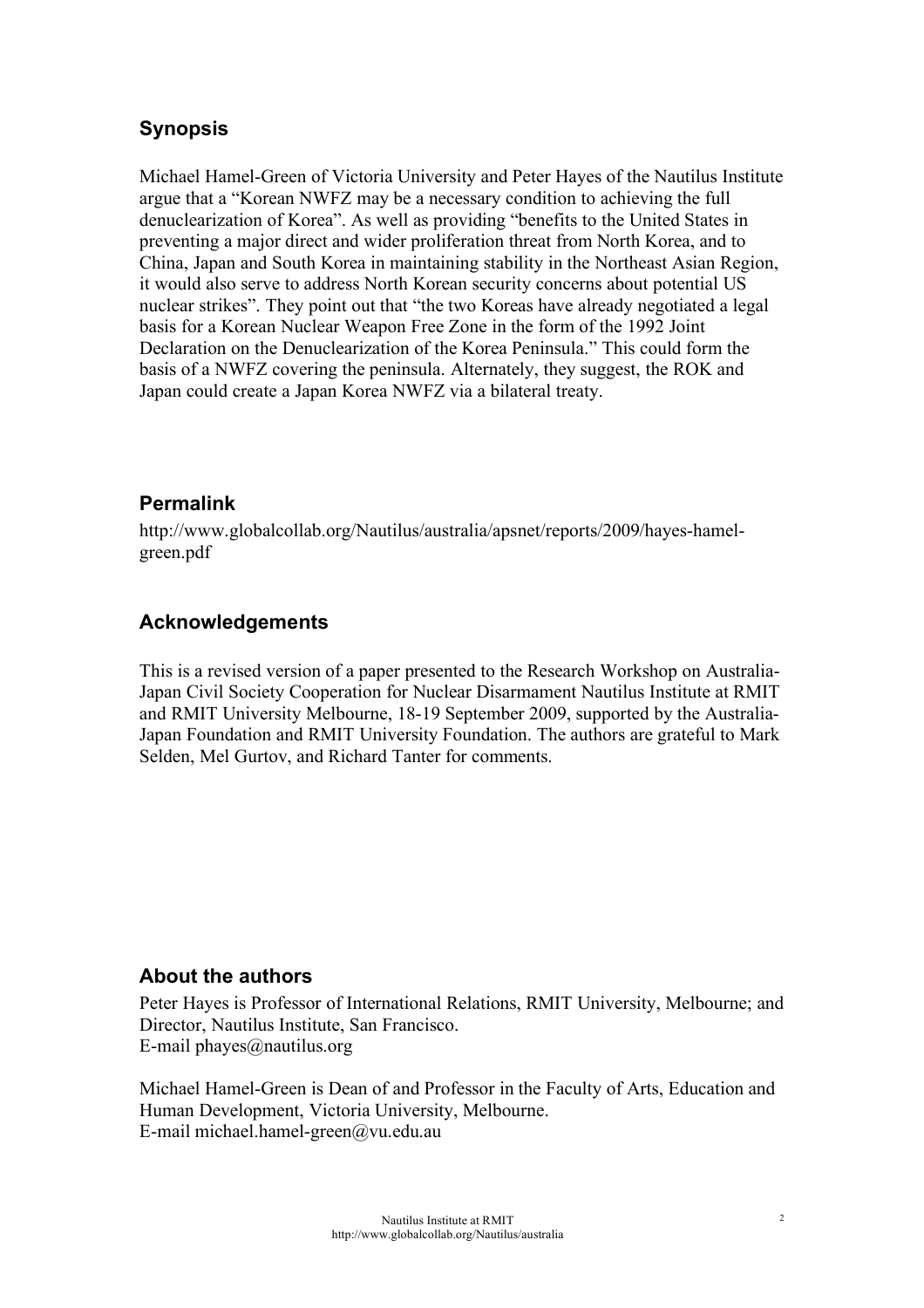#### **Introduction**

The international community is increasingly aware that cooperative diplomacy is the most productive way to tackle the multiple, interconnected global challenges facing humanity, not least of which is the increasing proliferation of nuclear and other weapons of mass destruction. Korea and Northeast Asia are instances where risks of nuclear proliferation and actual nuclear use arguably have increased in recent years. This negative trend is a product of continued US nuclear threat projection against the DPRK as part of a general program of coercive diplomacy in this region, North Korea's nuclear weapons programme, the breakdown in the Chinese-hosted Six Party Talks towards the end of the Bush Administration, regional concerns over China's increasing military power, and concerns within some quarters in regional states (Japan, South Korea, Taiwan) about whether US extended deterrence ("nuclear umbrella") afforded under bilateral security treaties can be relied upon for protection.

The consequences of failing to address the proliferation threat posed by the North Korea developments, and related political and economic issues, are serious, not only for the Northeast Asian region but for the whole international community.

At worst, there is the possibility of nuclear attack<sup>1</sup>, whether by intention, miscalculation, or merely accident, leading to the resumption of Korean War hostilities. On the Korean Peninsula itself, key population centres are well within short or medium range missiles. The whole of Japan is likely to come within North Korean missile range. Pyongyang has a population of over 2 million, Seoul (close to the North Korean border) 11 million, and Tokyo over 20 million. Even a limited nuclear exchange would result in a holocaust of unprecedented proportions.

But the catastrophe within the region would not be the only outcome. New research indicates that even a limited nuclear war in the region would rearrange our global climate far more quickly than global warming. Westberg draws attention to new studies modelling the effects of even a limited nuclear exchange involving approximately  $100$  Hiroshima-sized 15 kt bombs<sup>2</sup> (by comparison it should be noted that the United States currently deploys warheads in the range 100 to 477 kt, that is, individual warheads equivalent in yield to a range of 6 to 32 Hiroshimas).The studies indicate that the soot from the fires produced would lead to a decrease in global temperature by 1.25 degrees Celsius for a period of 6-8 years.<sup>3</sup> In Westberg's view:

<sup>2</sup> Westberg, Gunnar, "Climate Consequences of a Regional Nuclear War", paper presented at Conference on an Arctic Nuclear-Weapon-Free Zone, Copenhagen, 10-11 August 2009, Danish Institute for International Studies/Danish and Canadian Pugwash, IPPNW (Sweden) and International Association of Lawyers Against Nuclear Arms, p.2.

<sup>3</sup> *Ibid.*, p.2-3. Studies cited by Westberg include: Robock, Alan, et al., "Nuclear winter revisited with a modern climate model and current nuclear arsenals: still catastrophic consequences", *Journal of Geophysical Research,* 112, D13107, doi:2006JD008235, 2007; Helfand, Ira, "An Assessment of the Extant of Projected Global Famine Resulting from Limited, Regional Nuclear War", Royal Society of Medicine, London, October 3 2007, available at:

http://www.ippnw.org/Events/Past/2007London/presentations.html; and Mills, Michael J. et al., "Massive global ozone loss predicted following regional nuclear conflict", *Proceedings of the National Academy of Science,* 105, 2007, 5307-5312.

 <sup>1</sup> See Hayes, P. *Global Insecurity And Nuclear Next-Use*, NAPSNet Special Report, November 5, 2008, at: http://www.nautilus.org/gps/scenarios/GP-WMDTrends.PDF. <sup>2</sup>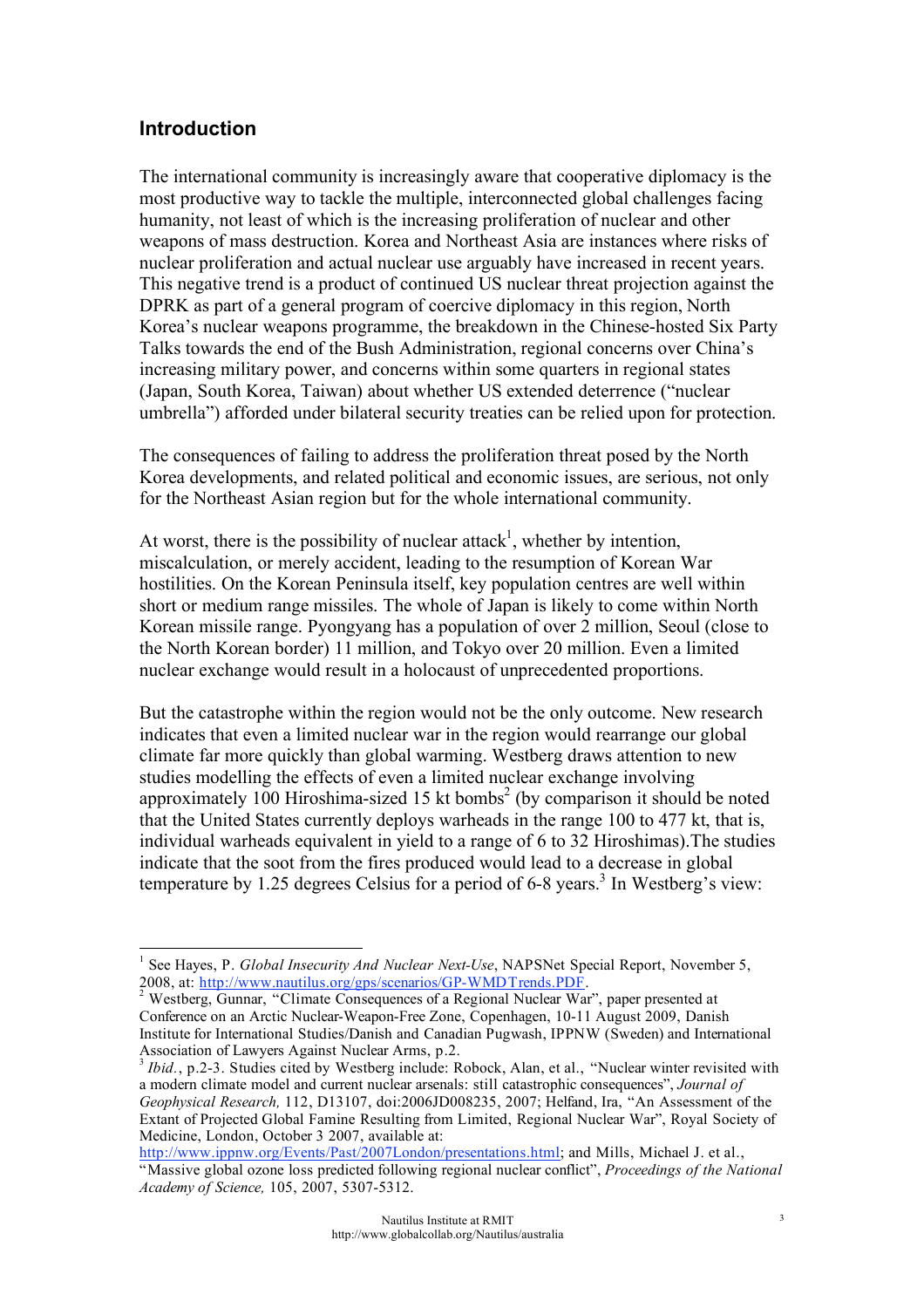*That is not global winter, but the nuclear darkness will cause a deeper drop in temperature than at any time during the last 1000 years. The temperature over the continents would decrease substantially more than the global average. A decrease in rainfall over the continents would also follow…The period of nuclear darkness will cause much greater decrease in grain production than 5% and it will continue for many years...hundreds of millions of people will die from hunger…To make matters even worse, such amounts of smoke injected into the stratosphere would cause a huge reduction in the Earth's protective ozone.4*

These, of course, are not the only consequences. Reactors might also be targeted, causing further mayhem and downwind radiation effects, superimposed on a smoking, radiating ruin left by nuclear next-use. Millions of refugees would flee the affected regions. The direct impacts, and the follow-on impacts on the global economy via ecological and food insecurity, could make the present global financial crisis pale by comparison. How the great powers, especially the nuclear weapons states respond to such a crisis, and in particular, whether nuclear weapons are used in response to nuclear first-use, could make or break the global non proliferation and disarmament regimes. There could be many unanticipated impacts on regional and global security relationships<sup>5</sup>, with subsequent nuclear breakout and geopolitical turbulence, including possible loss-of-control over fissile material or warheads in the chaos of nuclear war, and aftermath chain-reaction affects involving other potential proliferant states. The Korean nuclear proliferation issue is not just a regional threat but a global one that warrants priority consideration from the international community.

North Korea is currently believed to have sufficient plutonium stocks to produce up to 12 nuclear weapons.<sup>6</sup> If and when it is successful in implementing a uranium enrichment program - having announced publicly that it is experimenting with enrichment technology on September 4,  $2009<sup>7</sup>$  in a communication with the UN Security Council - it would likely acquire the capacity to produce over 100 such weapons. Although some may dismiss Korean Peninsula proliferation risks on the assumption that the North Korean regime will implode as a result of its own economic problems, food problems, and treatment of its own populace, there is little to suggest that this is imminent. If this were to happen, there would be the risk of nuclear weapons falling into hands of non-state actors in the disorder and chaos that would ensue. Even without the outbreak of nuclear hostilities on the Korean Peninsula in either the near or longer term, North Korea has every financial incentive under current

<sup>&</sup>lt;sup>4</sup> Westberg, *op.cit.* Note that Des Ball has published a critique of these claims: Desmond Ball, 'The Probabilities of "On the Beach": assessing "Armageddon Scenarios" in the 21st Century', *SDSC WorkingPaper #* 401, Strategic and Defence Studies Centre, Australian National University, 2006.

<sup>5</sup> See. Quester, G. *Nuclear First Strike, Consequences of a Broken Taboo*, John Hopkins University Press, 2006.

Cirincione, Joseph, Wolfsthal, Jon B. and Rakjuma, Miriam, *Deadly Arsenals: Nuclear, Biological and Chemical Threats,* Carnegie Endowment for International Peace, Washington D.C, Second Edition, 2005, p.284. Cirincione et.al. note further that if its planned nuclear reactor, fuel-fabrication and reprocessing facilities are implemented, it would be able to "produce 275 kilograms of plutonium a year, enough for 50 weapons annually" (p.284).

<sup>7</sup> See *KCNA*, " DPRK Permanent Representative Sends Letter to President of UNSC," September 4, 2009, at: http://www.kcna.co.jp/index-e.htm; Choe, S.H and D. Sanger, "North Korea Reveals Second Path to Nuclear Bomb*," New York Times*, September 5, 2009, at: http://www.nytimes.com/2009/09/05/world/asia/05korea.html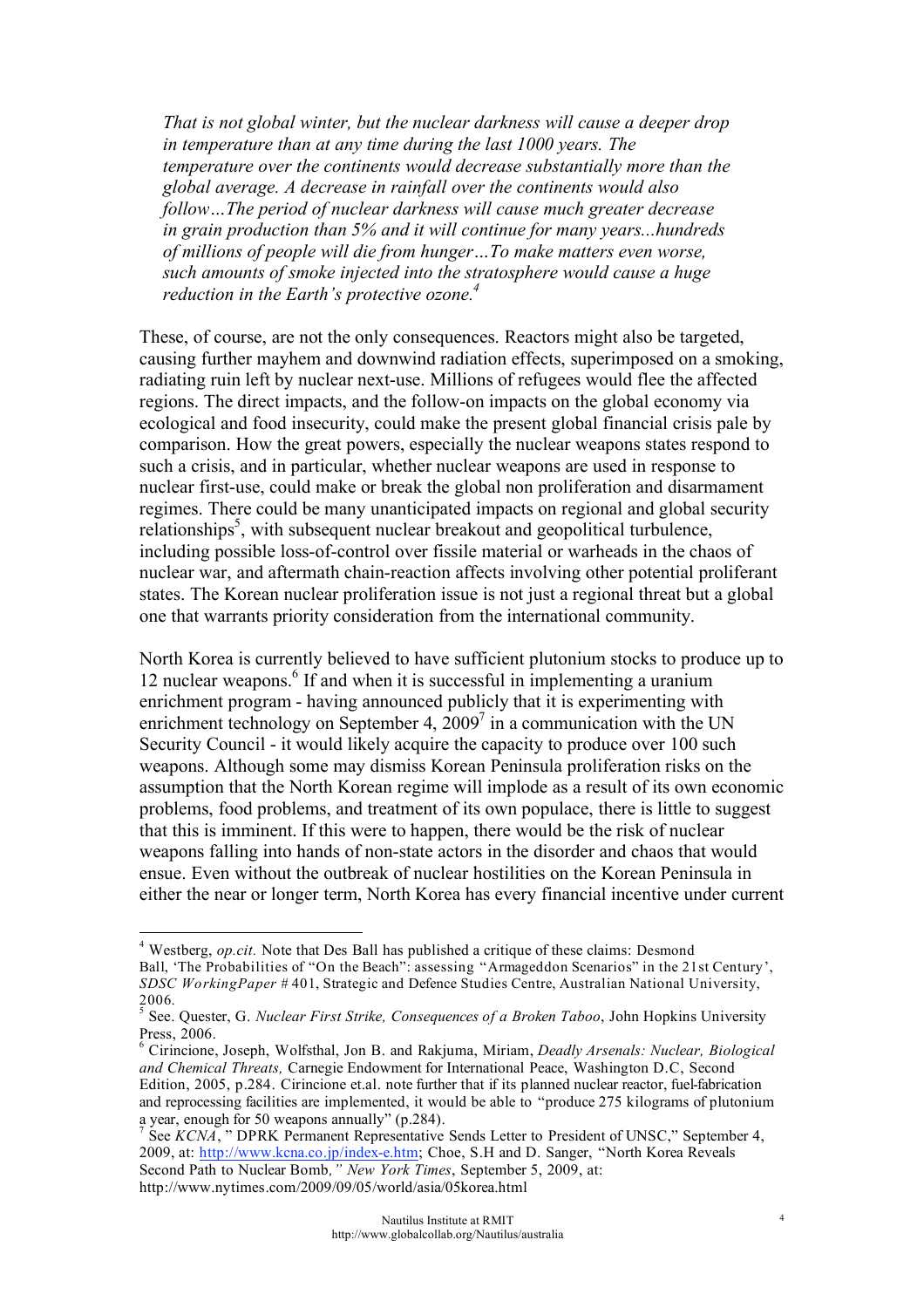economic sanctions and the needs of its military command economy to export its nuclear and missile technologies to other states. Indeed, it has already been doing this for some time. The Proliferation Security Initiative may conceivably prove effective in intercepting ship-borne nuclear exports, but it is by no means clear how airtransported materials could similarly be intercepted.



Figure 1: Map of the region.

Given the high stakes involved, North Korean proliferation, if unaddressed and unreversed, has the potential to destabilize the whole East Asian region and beyond. Even if a nuclear exchange does not occur in the short term, the acute sense of nuclear threat that has been experienced for over five decades by North Koreans as a result of US strategic deterrence is now likely to be keenly felt by fellow Koreans south of the 38<sup>th</sup> Parallel and Japanese across the waters of the Sea of Japan. China, too, must surely feel itself to be at risk from North Korean nuclear weapons, or from escalation that might ensue from next-use in the Korean Peninsula resulting not only in the environmental consequences noted above, but in regime collapse and massive refugee flows. South Korea and Japan appear willing to rely on their respective bilateral security pacts with the United States to deter North Korean nuclear attack for the time being. However, should South Korea and/or Japan acquire nuclear weapons, the outcome would be destabilizing, especially if this resulted from rupture of their alliance relationships with the United States. Both have the technical capability to do so very rapidly. South Korea has previously engaged in nuclear weapons research but desisted after US pressure. Japan still proclaims its adherence to the three Non-Nuclear Principles although recent confirmation that the United States routinely transited nuclear weapons through Japan and retains the right of emergency reintroduction of nuclear weapons has tarnished Japan's non-nuclear image. Moreover, it has large stockpiles of plutonium that could rapidly be used to produce nuclear warheads. Such responses, already advocated by conservative and nationalist groups within South Korea and Japan, could trigger a regional nuclear arms race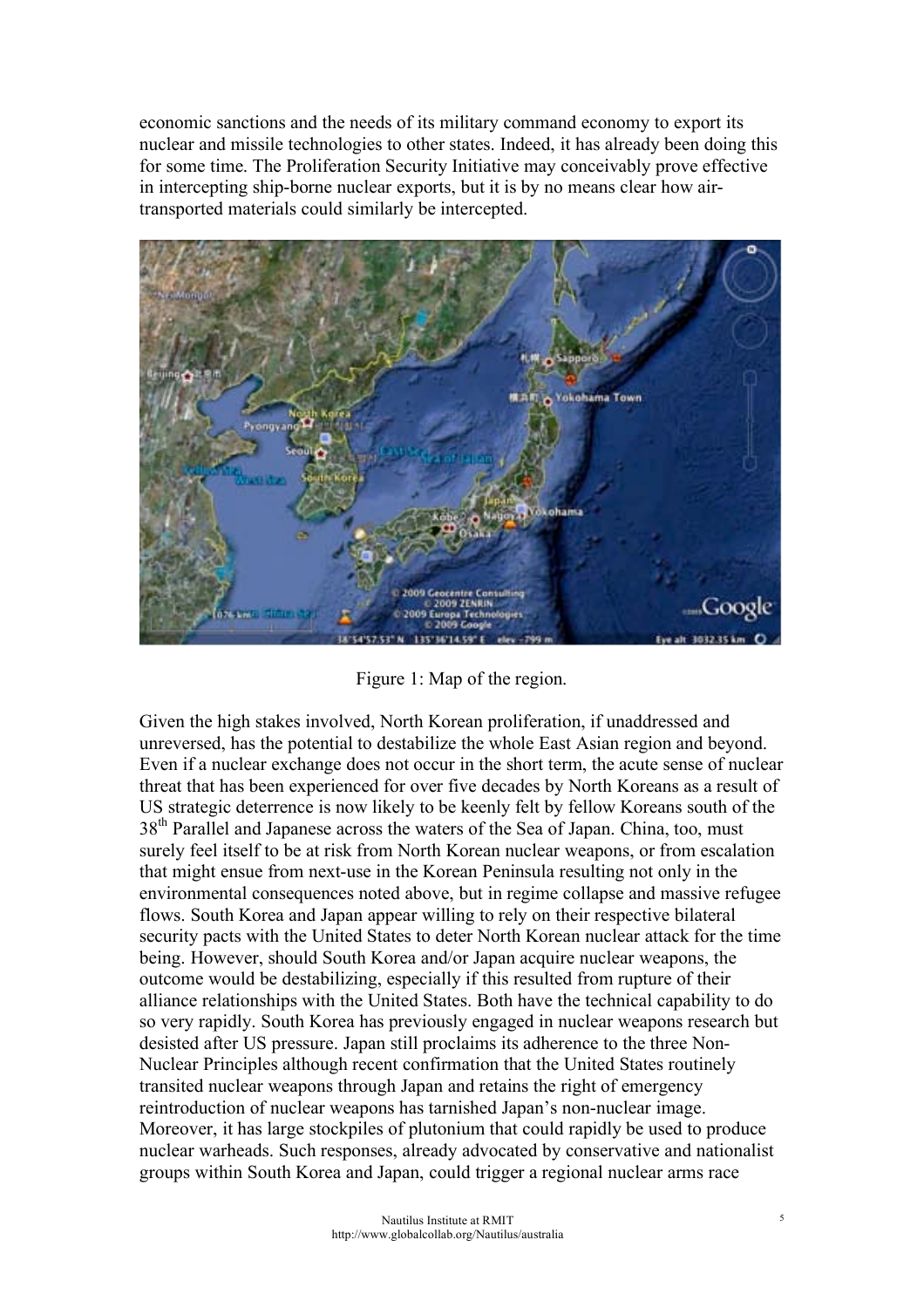involving the Koreas, Japan, Taiwan, and China, with incalculable wider consequences for Southeast Asia, South Asia and the whole Pacific and beyond. These developments would spell the demise of the current global non-proliferation regime as underpinned by the Non-Proliferation Treaty. Failure to reverse the DPRK's nuclear breakout is also an important factor driving a general malaise in the exercise of American power which one of the authors has characterized elsewhere as "the end of American nuclear hegemony."8

The advent of the Obama Administration in Washington, and the new Hatoyama Government in Japan, both with declaratory policies of pursuing progress towards nuclear disarmament and placing greater emphasis on diplomatic approaches to regional issues, might open a new window of opportunity for addressing Korean and Northeast Asian nuclear and security dilemmas, including consideration of new approaches to denuclearizing the Korean Peninsula and the wider Northeast region (Japan, the two Koreas, Taiwan and Mongolia).

In the above context, this paper examines the applicability of nuclear weapon free zones to the Korean Peninsula. Such zones represent a form of state-based cooperation that aims to denuclearize a geographic area.<sup>9</sup>

We note at the outset that the logic of a NWFZ requires major policy shifts by all the parties. As one reviewer of this paper wrote:

*The US needs to jettison extended deterrence and nuclear missions of the Pacific Command. South Korea and Japan need to accept extended nonnuclear deterrence and reject the nuclear option. North Korea needs to forego its only bargaining chip and minimum deterrent to US attack. And China, depending on how much of it is included in the zone, will likewise need to make exceptional sacrifices. Particularly important will be the domestic political obstacles to acceptance of a zone in place of weapons and nuclear protection—the bureaucratic, military service, and other institutional interests that are wedded to nukes.*

Obviously, these are severe limiting conditions that unless overcome, would make it difficult to create a full-fledged NWFZ in Northeast Asia or even in the Korean Peninsula. However, we argue below that a zone delimited to only the Peninsula can avoid many of these limitations, and over time, the other obstacles can be worn down and eventually overcome.

#### **Nuclear Weapons Free Zones**

Regional nuclear weapon free zones (NWFZ) have been successfully implemented in many parts of the world, including regions where there have been major nuclear rivalries (such as between Brazil and Argentina) and where nuclear weapons have

 <sup>8</sup> <sup>8</sup> P. Hayes, "North Korean proliferation and the end of US nuclear hegemony," in S. Lodgaard et al, edited, *Nuclear Proliferation and International Security*, Routledge, 2007, pp. 118-136

Of course, many cities and local regions have unilaterally enacted nuclear free zones, but these are not legally binding commitments on states that control nuclear weapons, although these local and sometimes trans-governmental efforts may play a role in mobilizing public attitudes that influence national and foreign policy actor orientations in states negotiating NWFZs.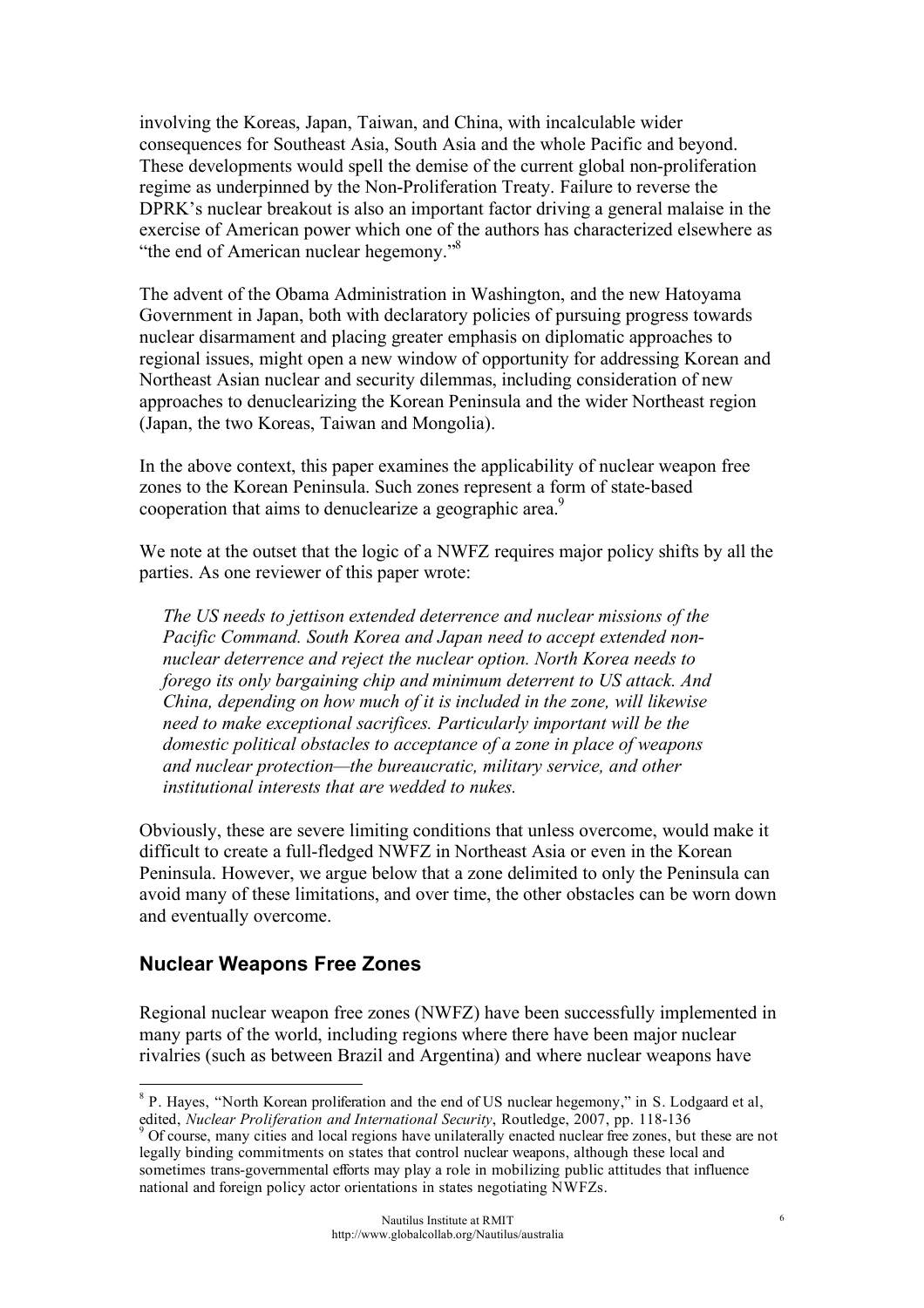already been developed or deployed (such as in Africa and Central Asia).<sup>10</sup> More than 120 countries are now party to binding nuclear weapon free zone treaties that cover almost all of the Southern Hemisphere, the continent of Africa, Southeast Asia and Central Asia.

The first NWFZ was created in the Antarctic in 1959, and if that continent (and the surrounding Southern Ocean, south of 60 degrees latitude) is still free of nuclear weapons and military activities, it is precisely because five decades ago the leaders of the relevant powers (including the United States and Russia) had the foresight to negotiate a binding treaty whose demilitarization and denuclearization provisions have been abided by ever since, helped by the treaty inspection procedures and the various ancillary agreements that comprise the Antarctic Treaty System.

The first NWFZ to be established in a populated region was the 1967 South American Tlatelolco Treaty which bans nuclear weapon acquisition and stationing throughout South America, and now has near universal adherence within the region and security guarantee from all five of the nuclear powers with permanent Security Council seats (P5: US, Russia, China, UK and France). This zone was initially prompted by the near unleashing of a nuclear holocaust at the time of the 1962 Cuban Missile Crisis, when the Soviet Union stationed a range of intermediate and tactical nuclear weapons in Cuba.<sup>11</sup> However, it has also contributed to defusing the nuclear rivalry between Argentina and Brazil, and been enhanced by bilateral inspection agreements that complement and reinforce the central IAEA safeguards arrangements.<sup>12</sup>

Further zones were established in 1985 in the South Pacific, in 1995 in Southeast Asia, in 1996 in Africa, and in 2006 in Central Asia. In the case of the South Pacific and African zones, a key initial stimulus for the zones was nuclear weapons testing by nuclear powers, particularly France which first tested in Algeria in the early 1960s and then in Polynesia over thirty years from 1966 to 1996.<sup>13</sup> However, in the case of Africa, the NWFZ also addressed nuclear weapon acquisition by South Africa during the apartheid era, and required the dismantlement of all nuclear weapon facilities. In Central Asia, a major testing and deployment region for the former Soviet Union, the treaty serves to prevent proliferation to regional states, which are still host to much

<sup>&</sup>lt;sup>10</sup> Goldblat, Jozef, Arms Control: The New Guide to Negotiations and Agreements, (London: SAGE,/PRIO/SIPRI, 2002) second edition, , pp.190-219.<br><sup>11</sup> As Joseph Johnson, President of Carnegie Endowment for International Peace, noted in his preface to

an account of the negotiations of the Tlatelolco Treaty by its principal architect, Alfonso Garcia Robles: "The Cuban crisis of October 1962 suddenly and dramatically confronted the states of Latin America with the fact that their area of the world had become involved in the strategic plans and rivalries of the nuclear powers. Men of vision in the area turned their thoughts to ways of avoiding any possibility of a recurrence of the Cuban experience in some other country of Latin America. They also wished to preclude even the relatively remote possibility of a nuclear arms race among the countries of their area" (Robles, Alfonso Garcia, *The Denuclearization of Latin America*, Carnegie Endowment for International Peace, Washington DC, 1967, p.xiii).

<sup>&</sup>lt;sup>12</sup> For a detailed discussion of the changing stances of Brazil and Argentina, and the role of the Tlatelolco Treaty, see Mitchell Reiss, *Bridled Ambition: Why Countries Constrain Their Nuclear Capabilities*, (Washington D.C.: Woodrow Wilson Centre Press/John Hopkins University Press,

<sup>&</sup>lt;sup>13</sup> On the South Pacific NWFZ, see Hamel-Green, Michael, *The South Pacific Nuclear Free Zone Treaty: A Critical Assessment,* Peace Research Centre, Research School of Pacific Studies, Australian National University, 1990, p.1; on the African NWFZ, see Adeniji, Oluyemi, *The Treaty of Pelindaba on the African Nuclear-Weapon-Free Zone,* United Nations Institute for Disarmament Research, Geneva, 2002, pp.36-37.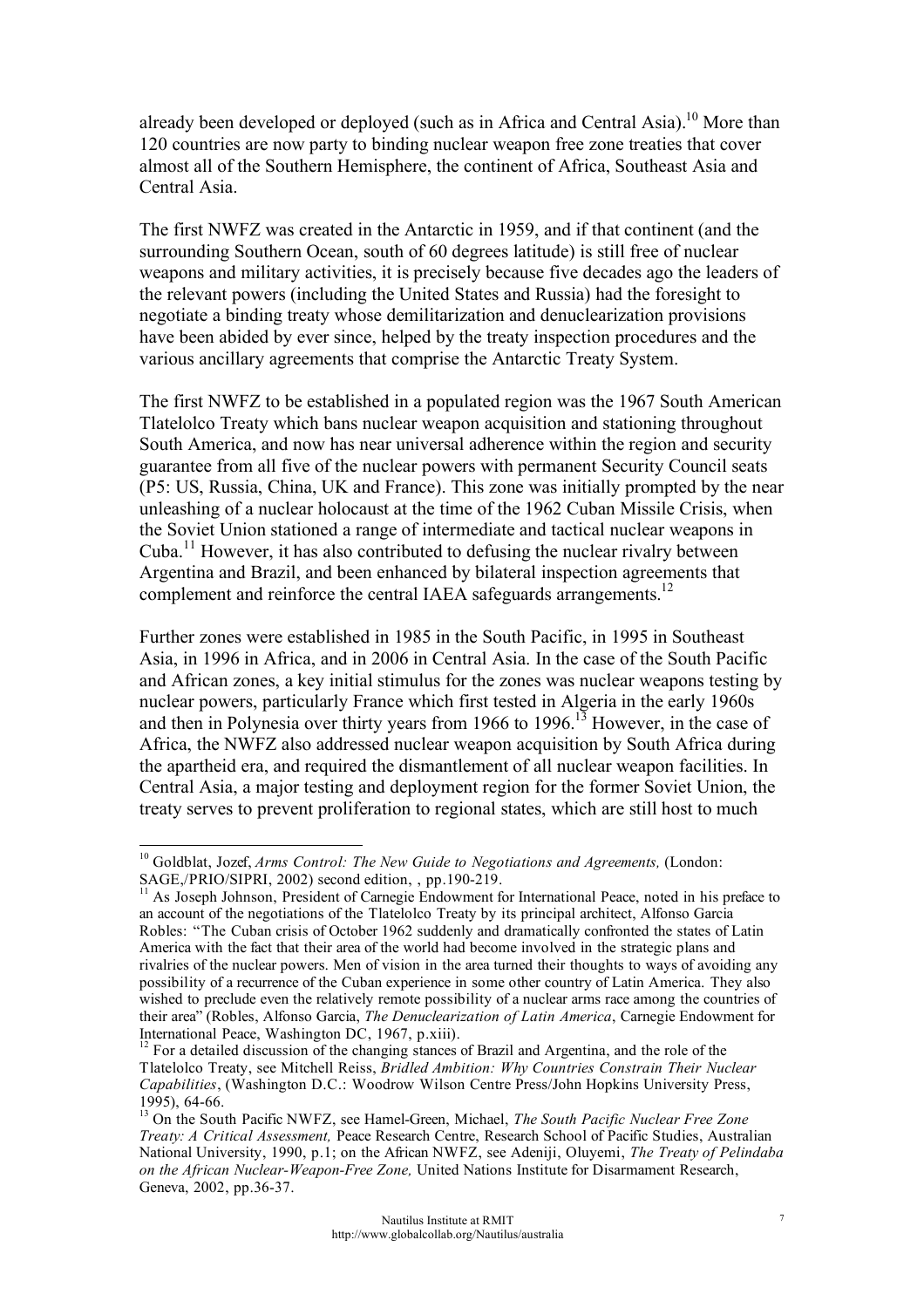nuclear infrastructure and fissile materials, and have a legacy of radioactive contamination.14

The *core requirements* of a meaningful NWFZ as recognised under 1999 UN Disarmament Commission guidelines, and embodied in established NWFZs in populated regions, include:

- effective prohibition of the development, manufacturing, control, possession, testing, stationing or transporting of any type of nuclear explosive device for any purpose;
- effective verification of compliance;
- clearly defined boundaries;
- legally binding commitments to the zone by the nuclear weapon states not to use or threaten to use nuclear weapons against the zone parties (at present, NWFZs are the only instrument that has secured such legally binding guarantees, and not in the case of all the zones);
- legally binding commitments by nuclear weapon states party not to fire nuclear weapons from within the zone against third parties (this was explicitly required in the Southeast Asia NWFZ Treaty);
- the need for a zone to take account of the particular characteristics of the region concerned.

An important advantage of NWFZs compared to the Non-Proliferation Treaty is that they impose obligations on the nuclear weapon states *not* to station nuclear weapons within the zone (although transit is another matter, that is usually left up to individual countries to allow or refuse within their own territorial waters). In a NWFZ context, therefore where not all members of a regional zone are party to the NPT, even they may serve to prevent proliferation and encourage full regional adherence to the NPT over time (as occurred in South America). Further, zones may be tailored to the specific non-proliferation and disarmament needs of each region and later attach to global legal frameworks for non-proliferation (as occurred with Argentina and Brazil).

*Enabling conditions* for NWFZ establishment include the regional nuclear threat context, a regional body or organization with the resources and political will to mobilize the sovereign powers of regional states, regional leadership on the issue by major states within a region, civil society pressures, and the back of the international community, either from the UN or the P5 nuclear weapons states, or both. It has also been argued that NWFZs are only politically feasible in regions where nuclear weapons have not already been developed or deployed. In fact, zones have been established successfully in Africa and Central Asia, both of which were regions with previous nuclear weapon programs (Africa involving South African and Libyan programs, and Central Asia, former Soviet Union programs). Current North Korean possession of a small number of nuclear weapons is therefore not necessarily a barrier to NWFZ establishment; and taken at face value, current DPRK declaratory policies are still consistent with such an instrument being employed in the Peninsula as a way to enhance security and achieve full denuclearization of Korea. Indeed, we argue

<sup>&</sup>lt;sup>14</sup> Roscini, Marco, 'Something Old, Something New: The 2006 Semipalatinsk Treaty on a Nuclear Weapon-Free Zone in Central Asia', *Chinese Journal of International Law* 7, no.3 (2008), 593–624.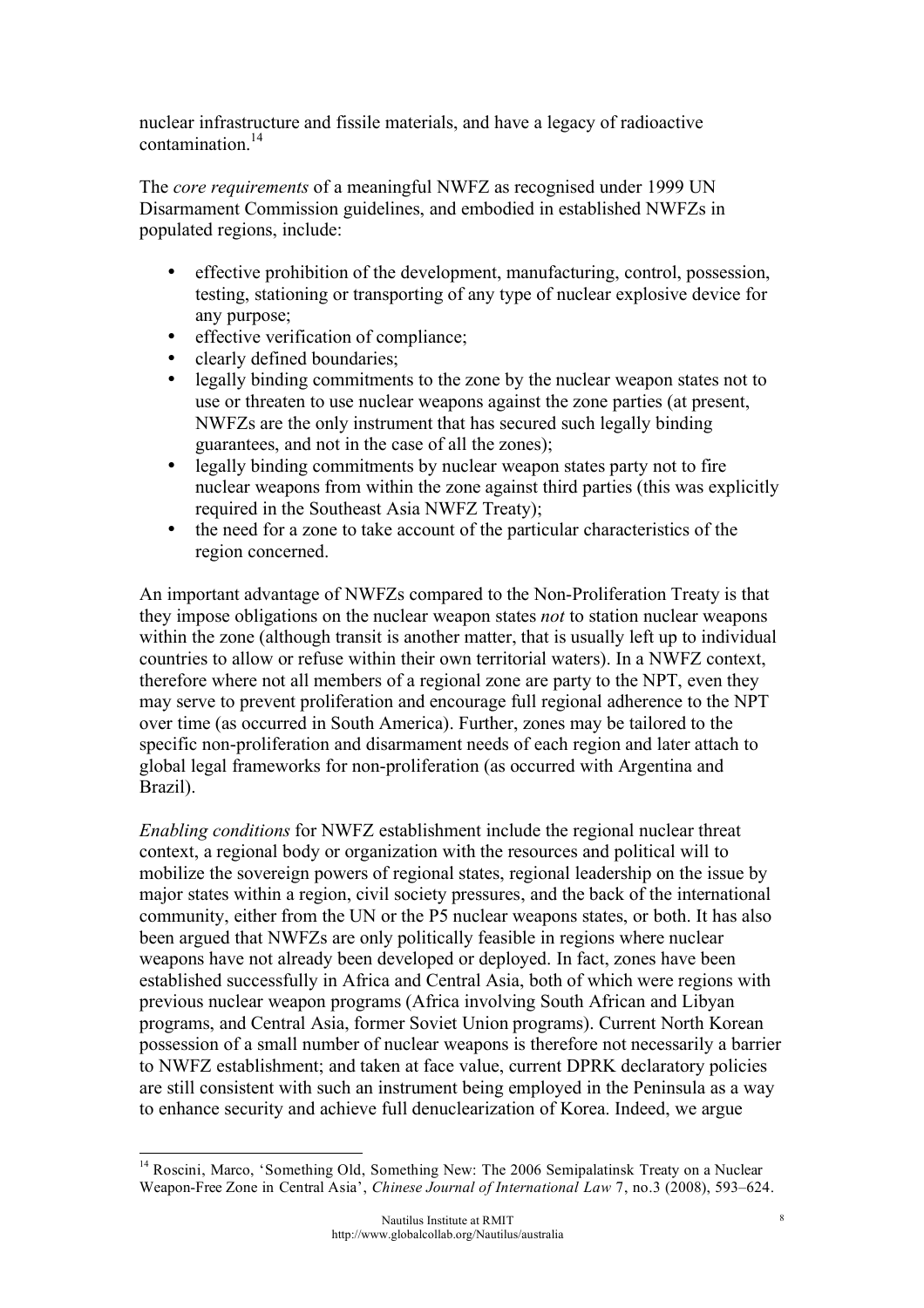below that a Korean NWFZ may be a necessary condition to achieving the full denuclearization of Korea.

#### **Motivations for NWFZs**

Generally, a NWFZ has evolved out of a regional perception of an existing or imminent nuclear threat. In the case of the Antarctic Treaty, both the United States and Russia, during the early stages of the Cold War, were concerned to deny each other areas for nuclear weapon deployment and to resolve potential conflicts over territorial claims made by various states.<sup>15</sup>

In the case of the South American treaty, there was the keen awareness of a potential nuclear holocaust within the region that followed the Cuban Missile Crisis. At that time, the United States understandably appreciated the direct threat posed by hostile nuclear weapon forces stationed close to its own borders (while at the same time having difficulty in empathizing with similarly affected states when stationing its own nuclear weapons close to other people's borders). The Latin American Treaty was a binding instrument that would simultaneously prevent a recurrence of such stationing (something the NPT did not regulate) while also reducing the future contingency of an antipathetic Latin American state acquiring nuclear weapons that could also threaten the US. This was a double benefit motivating the United States to ratify the treaty's non-use negative security guarantees (despite deep reservations held by the US Navy about how such NWFZs might be the thin end of the wedge in limiting its perceived rights of nuclear weapon transit and innocent passage throughout the straits and oceans of the world).

In the case of the South Pacific, US, French and British nuclear testing in the region were powerful catalysts. In Africa, former French testing and reversing nuclear acquisition in South Africa were key factors. In Southeast Asia, concerns over becoming embroiled in nuclear weapon state conflicts stimulated by the Indochina War and the presence of US and Russian bases in the region, and wider concerns about becoming embroiled in nuclear weapon state conflicts, led initially to the 1971 ZOPFAN Declaration (Zone of Peace, Freedom and Neutrality) and later to the 1995 Bangkok NWFZ Treaty.16

In Central Asia, there was regional concern about the nuclear infrastructure following the collapse of the Soviet Union and about the need to address the health and environmental impacts of nuclear testing in the region.<sup>17</sup>

While not a factor in all the zones, civil society pressures have been an additional enabling factor in some instances, particularly the South Pacific NWFZ, where

<sup>&</sup>lt;sup>15</sup> Beck, Peter, *The International Politics of Antarctica*, Croom Helm, Beckenham, 1986 (especially chapter 4 'A Continent for Peace').<br><sup>16</sup> Bilveer Singh, *ASEAN, the Southeast Asia Nuclear-Weapon-Free-Zone and the Challenge of* 

*Denuclearization in Southeast Asia: Problems and Prospects,* (Canberra: Strategic and Defence Studies Centre, ANU, 2000), 41-44; Subedi, Surya P., "Problems and Prospects for the Treaty on the Creation of a Nuclear-Weapon-Free Zone in Southeast Asia", *International Journal of Peace Studies*, 4, 1, January 1999; and Hamzah, B.A. (ed.), *The Southeast Asian Zone of Peace, Freedom and Neutrality (ZOPFAN): Revisited*, Friedrich Ebert Stiftung, Kuala Lumpur, 1991. 17 Roscine, *op.cit*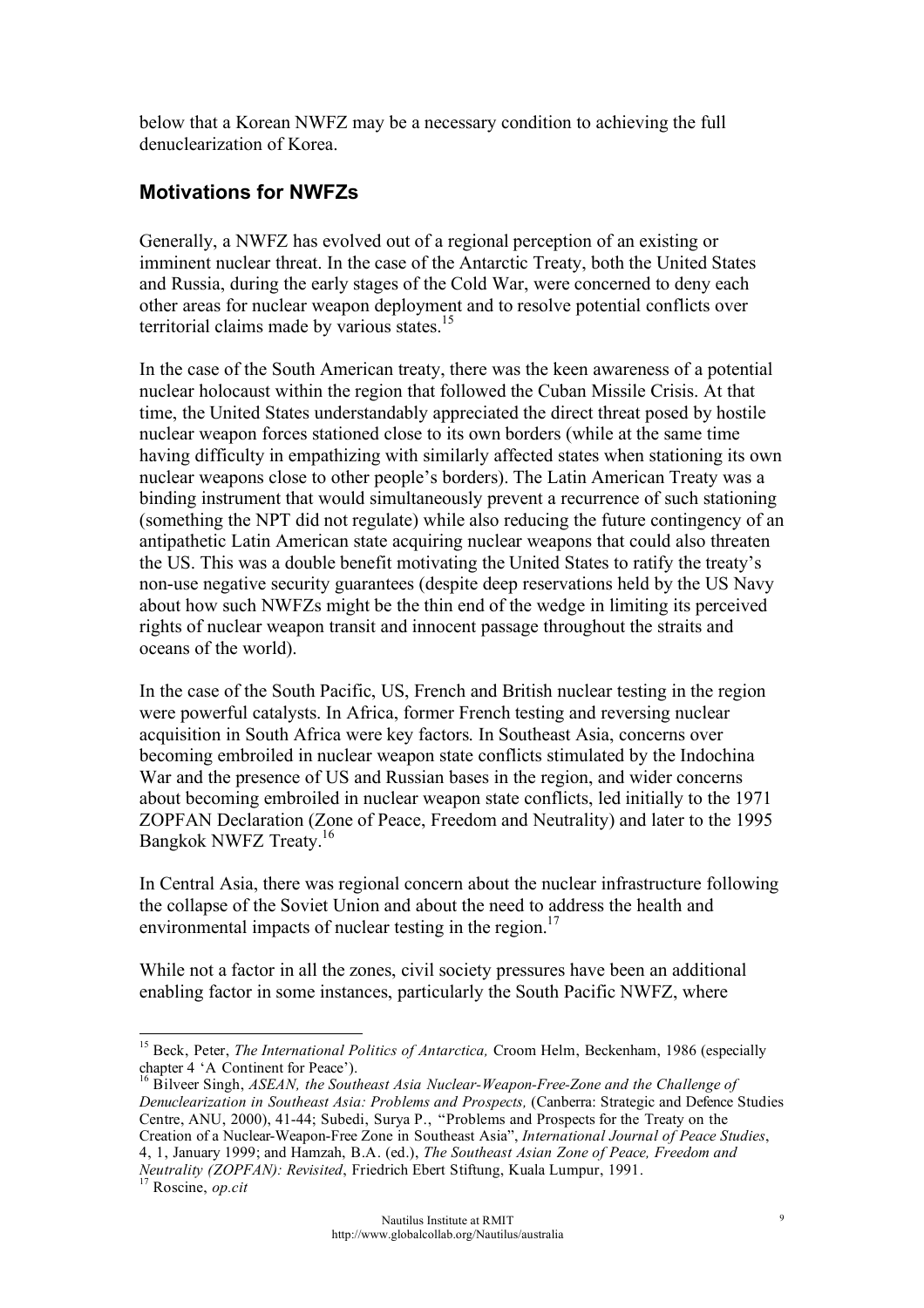grassroots NGO anti-nuclear and anti-testing campaigns were crucial in putting the NWFZ concept on the agendas of regional political parties and governments, and the regional organization, the South Pacific Forum (now the Pacific Forum).

The existence of effective regional organizations has been an important, though not necessary, condition for negotiating NWFZs. The South Pacific, Southeast Asian and African NWFZs were all negotiated under the auspices of the relevant regional organizations, the Pacific Forum, ASEAN and the Organisation of African Unity (OAU) respectively (with the OAU also receiving assistance from the UN). The Latin American NWFZ was supported through the Organization of American States, but negotiated in a separate conference. The Antarctic Treaty was established through a conference, and the Treaty's own framework and consultative processes led to the wider legal and organizational architecture that now comprises the Antarctic Treaty System. The Central Asian NWFZ was negotiated through separate conferences, facilitated by the United Nations. A related facilitating factor has been the active leadership of one or more major regional states in promoting the zone concept: in Latin America, this was Mexico; in the South Pacific, Australia and New Zealand; in Southeast Asia, Indonesia.

All of the above zones have received strong support through the United Nations, with the latter offering direct negotiation assistance and resources to the African and Central Asian negotiators. In UN General Assemblies, there have generally been efforts both to mobilize support for existing zones (particularly from nuclear weapon steps yet to ratify the relevant non-use protocols), and to gain backing for new zones, such as in the Middle East.

Where the P5 nuclear weapon states (NWS) have given support to a NWFZ, this factor has also been very important – but so far this support has been highly selective, with only the South American and South Pacific zones receiving broad NWS support and guarantees (and even the South Pacific still awaits US ratification), and the other zones remaining in consultation with the NWS over the relevant negative security protocols.<sup>18</sup>

A parallel may be drawn between the Korean situation and another region where a crisis has given rise to nuclear free zone establishment. This is the Caribbean at the time of the 1962 Cuban Missile. At present, the United States faces an uncooperative North Korea which has now conducted two nuclear tests, possesses short and intermediate missile capabilities, and in the longer term may acquire long-range delivery systems capable of reaching the US mainland. With plentiful uranium supplies, and an incipient uranium enrichment program, it also has the capability in the longer term to provide nuclear weapons and materials to both state and non-state adversaries of the United States. As in the case of Cuba 1962, this situation presents a tempting incentive for hawks and conservatives to entertain pre-emptive US military strikes. If we look back at the Cuban Crisis with the knowledge we have now but was unknown to the American military at the time, it transpires that if President Kennedy

<sup>&</sup>lt;sup>18</sup> A recent discussion of nuclear weapon state approaches may be found in Hamel-Green, Michael, "Nuclear-Weapon-Free-Zone initiatives: challenges and opportunities for regional cooperation on nonproliferation", *Global Change, Peace and Security*, 21 3 October 2009. Note that there are other treaties that may ban the use of nuclear weapons in a particular territory (such as Antarctica, outer space, Mongolia, the seabed, etc, but these are not NWFZs in form or in many respects, substance.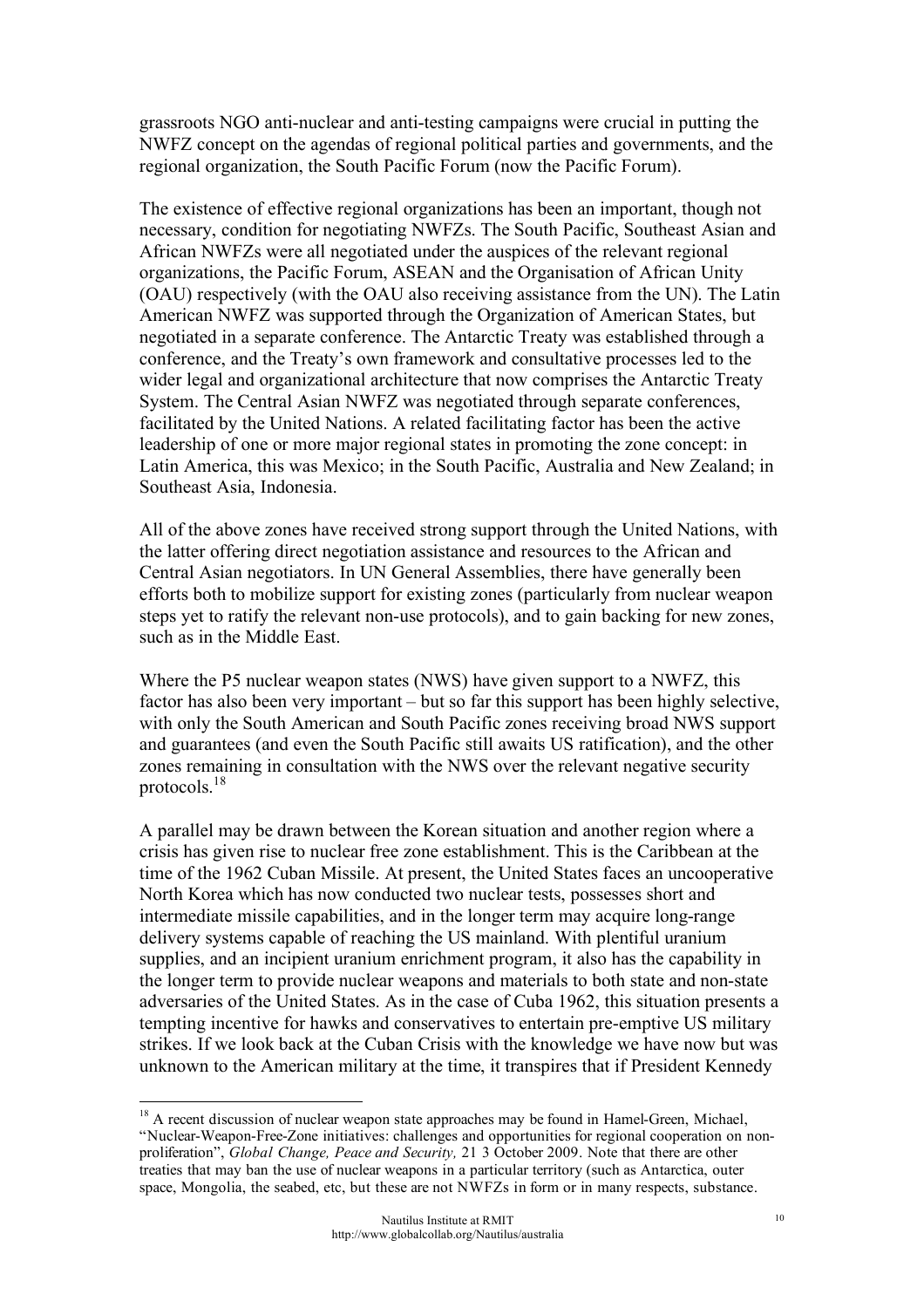had given his military commanders their way at the time, they would have encountered Russian forces deployed close to Guantanamo Bay equipped with and prepared to use tactical nuclear weapons against invading US forces, with unthinkable consequences for an ensuing nuclear holocaust.<sup>19</sup> The Missile Crisis was ended through tense last minute negotiations between Khrushchev and Kennedy, leading to Soviet withdrawal of all its Cuban-based nuclear weapons, and withdrawal of US nuclear weapons from Turkey. The non-stationing of nuclear weapons in all Latin American countries, including Cuba, was subsequently ensured through the Tlatelolco NWFZ Treaty with associated US and other NWS non-use guarantees to zone members, again including Cuba.

The parallel with the 1962 Missile Crisis is that a combination of direct negotiations between the United States and North Korea, combined with linked regional negotiations for a binding nuclear weapon free zone on the Korean Peninsula and/or the wider Northeast Asian region may again simultaneously serve both the interests of regional states, the US, China, and other nuclear weapon states. Aside from the obvious benefits to the United States in preventing a major direct and wider proliferation threat from North Korea, and to China, Japan and South Korea in maintaining stability in the Northeast Asian Region, it would also serve to address North Korean security concerns about potential US nuclear strikes, especially if the treaty were to build in a range of mechanisms tailored to the Korean situation, including a wider post-armistice agreement, energy assistance, and normalization of relations between the two Koreas and between North Korea and the US.

The potential regional tailoring of NWFZs is one of their key advantages over central or universal non-proliferation treaties, such as the NPT, which, of necessity, deal with core requirements that are often insensitive to the special concerns or conditions that might apply to a specific region.

There are a number of examples that may be cited from the established zones. The Antarctic Treaty was very comprehensive in that it dealt not only with demilitarization and denuclearization but also covered measures to protect the environment and to promote scientific cooperation. It has functioned very effectively as a cornerstone framework instrument which has become the basis for further protocols, such as the 1991 Madrid Protocol on Environmental Protection, that now comprise the Antarctic Treaty System (ATS), and stands out as an exemplary model of what can be achieved through cooperative diplomacy.20 Examples from other zones include: the special protocol dealing with nuclear testing anywhere within the South Pacific zone, including the high seas areas within the zone, responding to the region's past experience with transboundary fallout and contamination from nuclear testing; the African NWFZ treaty's provisions for IAEA-supervised dismantling and

<sup>&</sup>lt;sup>19</sup> Dobbs, Michael, *One Minute to Midnight: Kennedy, Khrushchev, and Castro on the Brink of Nuclear War, Knopf/Random House, New York, 2008.* 

<sup>&</sup>lt;sup>20</sup> For detailed studies of the Antarctic Treaty System, see: Beck, Peter, *The International Politics of Antarctica,* Croom Helm, Beckenham, 1986 (especially chapter 4 'A Continent for Peace'); Francioni, Francesco and Scovazzi, Tullio, *International Law for Antarctica*, Kluwer Law International, The Hague, 1996; Jorgensen-Dahl, Arnfinn and Ostreng, Willy (eds.), *The Antarctic Treaty System in World Politics*, Macmillan/Frijtjof Nansen Institute, London, 1991; Rothwell, Donald, *The Polar Regions and the Development of International Law,* Cambridge University Press, Cambridge, 1996; and Stokke, Olav Schram and Vidas, Davor (eds.), *Governing the Antarctic: the effectiveness and legitimacy of the Antarctic Treaty System,* Cambridge University Press, Cambridge, 1996.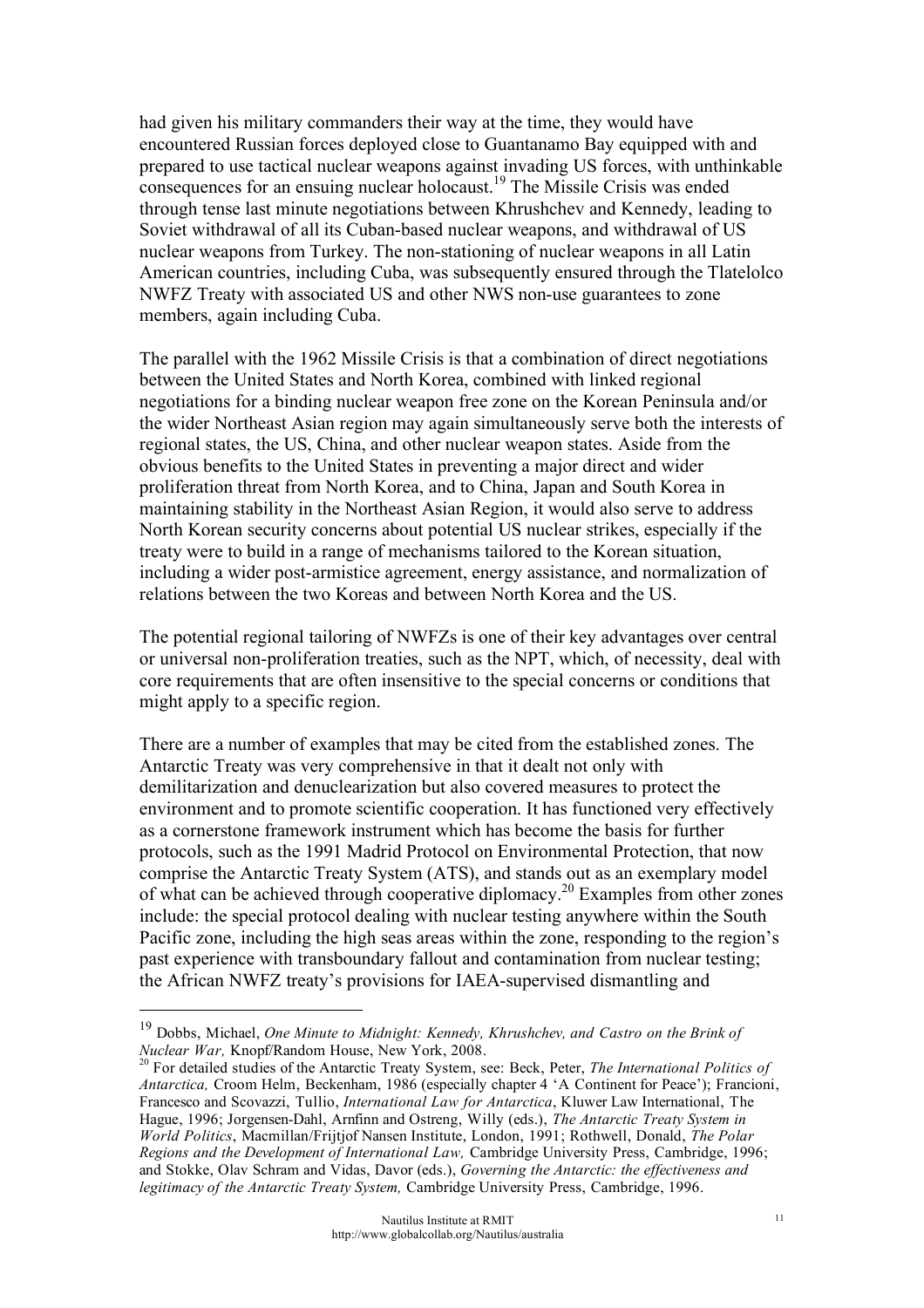destruction of all nuclear devices and nuclear-weapon-related facilities (to address previous South African nuclear weapon programmes); the Central Asian application of the more stringent IAEA Additional Safeguards requirements; and the protocols in the South American, South Pacific and African NWFZs requiring the denuclearization of territories administered by the Nuclear Weapon States or other states with the respective zones. Three of the treaties, the South Pacific, African and Central Asian NWFZs also include environmental bans on radioactive waste dumping.

So long as the proposed NWFZ arrangements comply with the core denuclearization requirements as set out in the unanimously-endorsed 1999 UN Disarmament Commission Guidelines, there is considerable flexibility to design provisions required to enhance the effective implementation and regional acceptance of the arrangements. One important issue for consideration not addressed in the existing NWFZ treaties is whether a treaty should also include bans on non-nuclear weapons of mass destruction, such as chemical and biological weapons, especially given the weakness of the verification and compliance mechanisms in the Biological Weapons Convention. In the case of the Middle East NWFZ, the thinking of many regional analysts and some regional states is that the zonal arrangements would need to take the form of a Weapons of Mass Destruction Free Zone (WMDFZ) rather than a NWFZ to take account of actual or potential breakouts from the central conventions on chemical and biological weapons.<sup>21</sup> The specific tailoring that might be either necessary or desirable for a Korean NWFZ will be discussed in more detail later in this paper.

### **Early Korean NWFZ Proposals**

Before looking at recent Korean denuclearization negotiations, it is useful to consider some of the earlier NWFZ proposals that have been advanced from the 1950s onwards.

One of the earliest proposals was from the Soviet Union: Khrushchev's 1959 proposal for both a Korean denuclearized zone and a wider Asia Pacific NWFZ.<sup>22</sup> This was one of a number of NWFZ proposals advanced by the former Soviet Union and Warsaw Pact countries at that time, including the Polish Rapacki proposal for a Central Europe NWFZ. All these proposals were dismissed by the Western powers at the time on the grounds that Western nuclear weapon deployment in these regions was needed to counter numerically greater Communist conventional forces, whether Warsaw Pact forces in Europe or North Korean forces on the Korean Peninsula. China also proposed a NWFZ in the Asian region in the late 1950s but then went on to acquire its own nuclear forces from 1964.

<sup>&</sup>lt;sup>21</sup> See for example: League of Arab States and UNIDIR 2003 Conference on "Building a Weapons of Mass Destruction Free Zone in the Middle East" in UNIDIR, *Building a Weapons of Mass Destruction Free Zone in the Middle East: Global Non-Proliferation Regimes and Regional Experiences,* (Geneva: UNIDIR, 2004); and Prawitz, Jan and Leonard, James, F., *A Zone Free of Weapons of Mass Destruction in the Far East*, United Nations Institute for Disarmament Research, Geneva, 1996.

<sup>22</sup> For a discussion of early proposals for Northeast Asian and Korean NWFZ see: Koo, Bon-Hak, "A Northeast Asian Nuclear-Weapon-Free Zone: A Korean Perspective" in Thakur, Ramesh (ed.,), *Nuclear Weapons-Free Zones,* Macmillan/St Martin's Press, London, 1998, pp.129-130.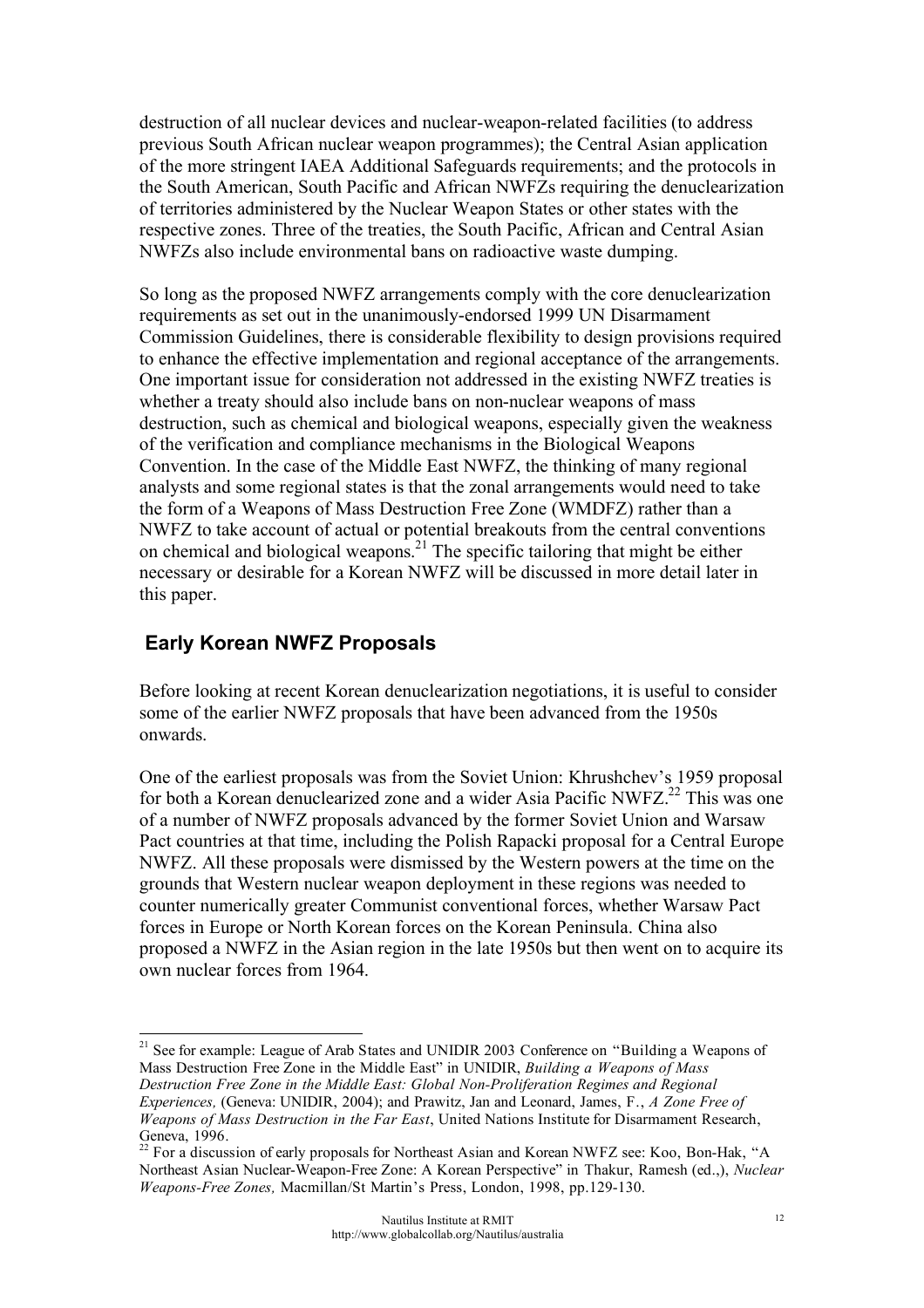Surprisingly, however, one of the earliest specifically Korean NWFZ concepts was advanced in 1972 in an internal US study commissioned by the US Arms Control and Disarmament Agency from the Institute for Defense Analyses, released later under the US Freedom of Information Act to the Nautilus Institute. Carried out by Colm, Hayes, Speilman and White (Defence Logistics Agency, 1972), the study put forward the concept of a Korean NWFZ as one part of a wider set of tension-reducing confidencebuilding measures that the United States might put on the agenda in both inter-Korean and Four Party talks (US, USSR, China, and Japan).<sup>23</sup> The study noted:

*"The ROK should also be encouraged to introduce the question of nuclear weapons into the dialogue with the North, as part of the discussion of the US military presence. The question of a possible Korean agreement to ban the introduction of nuclear weapons into Korea has particularly interesting ramifications. There are no nuclear weapons in North Korea, nor does it appear likely that either the Soviet Union or China has plans to introduce such weapons there…[deletion - classified material]…Denuclearization might be for Pyongyang a particularly meaningful achievement, short of complete military withdrawal, for which the North might make appropriate concessions in other areas. A denuclearization agreement between the two Koreas in a suitably balanced package could provide a format for greatpower endorsement through appropriate protocols."24*

Elsewhere in the report, the authors noted that China "might be particularly interested in an NFZ agreement pertaining to Korea", and that the "diplomatic groundwork for the agreement could be laid in bilateral US-Chinese talks, with each country undertaking to persuade its Korean ally".<sup>25</sup> Citing the 1967 South American Tlatelolco NWFZ Treaty as an important precedent for great power recognition of a Korean denuclearized zone, the study identified as one of an inventory of 73 confidence-building measures "Restrictions on the deployment or utilization of nuclear weapons, i.e. nuclear-free-zone (NFZ) or no-first-use (NFU) agreements".<sup>26</sup> Unfortunately, the Nixon Administration of the day, despite its 1971-2 diplomatic opening to China, did not pursue the Korean NWFZ negotiating option. No doubt it was assumed that there was little risk that North Korea would acquire at some future time its own nuclear capability, and that such arrangements would incur relatively more military disadvantage to the United States than to its great power adversaries since only the

United States had forward deployed nuclear weapons on the Korean Peninsula. It may also have collided with US negotiations with the ROK over its nuclear weapons proliferation activity at that time.

Whatever the reason, the opportunity arising from this study was not grasped. This is often the story: a path not taken in the past, a regional and global nightmare today. Ironically, in 1991-92 the United States withdrew all its nuclear weapons from South

<sup>&</sup>lt;sup>23</sup> Colm, Peter W., Hayes, Rosemary, Spielmann, Karl F. & White, Nathan N., "The Reduction of Tension in Korea", Institute for Defense Analyses, Technical Report (Secret) prepared for the US Arms Control and Disarmament Agency, distributed by the Defense Logistics Agency, Arlington, Virginia, Vols. 1 and 2, June 1972. [Declassified 1977].<br><sup>24</sup> *Ibid.*, Vol.1, p.19.

*<sup>25</sup> Ibid.*, vol.1, p.12.<br><sup>25</sup> *Ibid.*, p.23.<br><sup>26</sup> *Ibid.*, Vol.2, p.114 and p.127.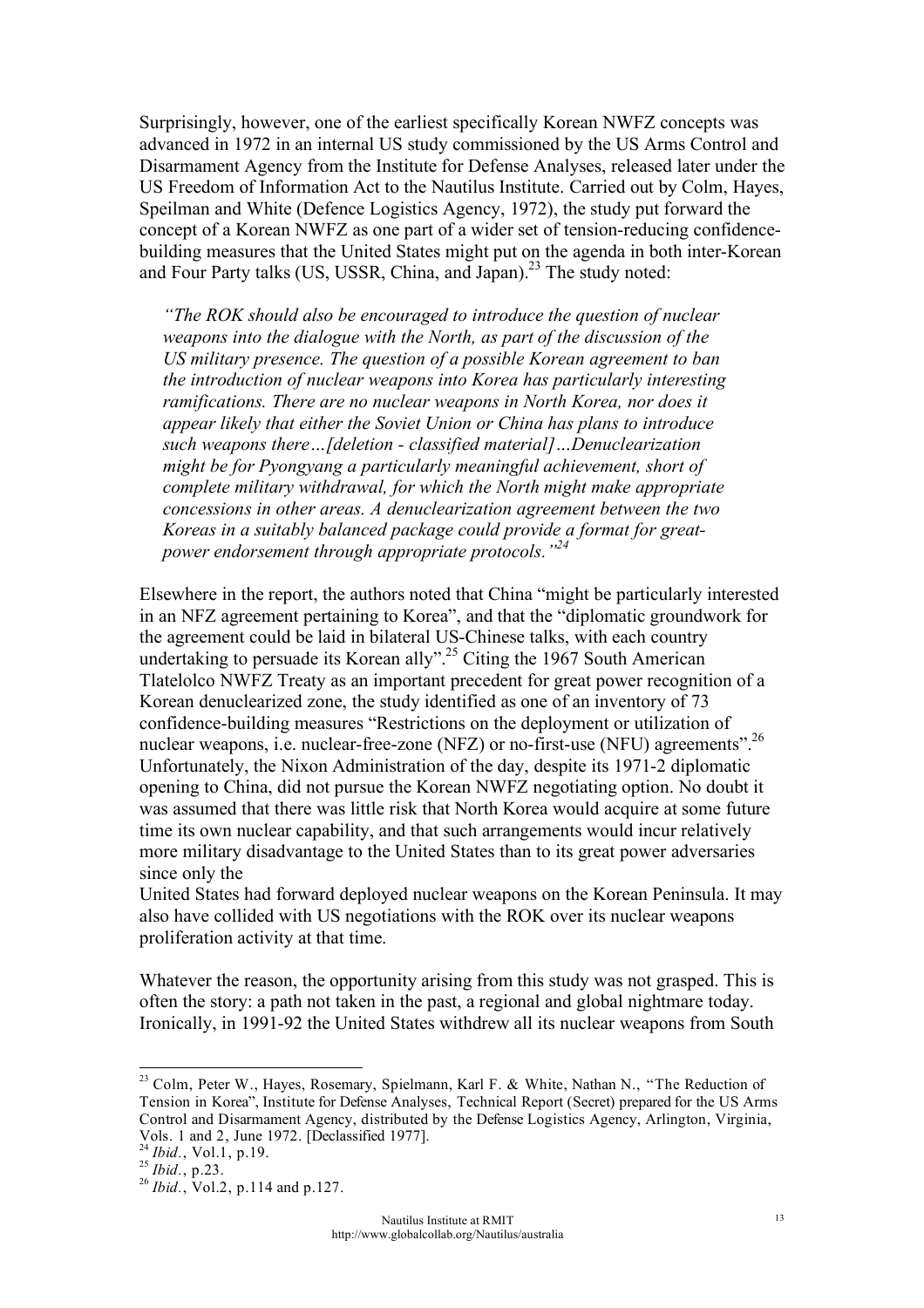Korea as part of a global withdrawal of tactical and theatre nuclear weapons, and also in response to urging from US diplomats and military leaders in Korea arguing that nuclear weapons were unnecessary and counterproductive in the Peninsula. The eventual withdrawal suggests that for the sake of less than two decades of US deployment of tactical weapons in Korea, a key negotiating opportunity was missed for permanent denuclearization of the region.

A decade later, there were further government-level Korean denuclearization proposals. In 1980, the North Korean President, Kim Il Sung proposed a Korean NWFZ in which "the testing, stockpiles, and use of nuclear weapons must be prohibited"; and then in 1981, the North Korean Government voiced support for a non-nuclear and peace zone in Northeast Asia as called for in a joint declaration by the Japanese Socialist Party and the Korean Workers' Party.27 The declaration, *inter alia*, called for the establishment of a NWFZ covering the Korean Peninsula, Japan and surrounding waters, with bans on the development, testing, production, possession, transport, import or use of nuclear and biochemical weapons within the region"<sup>28</sup>

In his May 1985 Vladivostock speech, President Gorbachev proposed an "All Asian Conference" to discuss a range of regional Asia Pacific arms control initiatives, including NWFZs on the Korean Peninsula and in Southeast Asia and provision of negative security assurances from the major nuclear powers to the non-nuclear states of the region.29 As in the case of the earlier proposals, the United States and the Western nuclear powers rejected these proposals on the basis of relatively greater disadvantage for US military deployment, and a more general resistance to NWFZestablishment as a threat to the US military freedom of movement and deployment, particularly sea-based transit—then already a sensitive issue for the United States due to the New Zealand government's move to impose a unilateral NWFZ on US forces at this time and the rise of the Nuclear Freeze movement against new forward-deployed intermediate range missiles in Europe.

#### **Joint Denuclearization Declaration**

The first signs of major governmental movement on Korean denuclearization came at the beginning of the 1990s. Coinciding with US withdrawal of tactical and theatre nuclear weapons from Korea in 1991-February 1992, the process began with North Korea's July 1991 proposal at the Conference on Disarmament in Geneva for a Korean NWFZ seeking joint North and South Korean negotiations on the legal and practical aspects of establishing such a zone, and calling for a joint declaration on this by the end of 1992.<sup>30</sup> In this case, there was a very positive response from South

<sup>&</sup>lt;sup>27</sup> Koo, *op.cit.*, p.131.<br><sup>28</sup> *Ibid.* 29 *Ibid.* 29 Kim, Samuel S., *The Two Koreas and the Great Powers, Cambridge University Press, Cambridge,* 2006, pp.118-119; Koo, Bon-Hak, "A Northeast Asian NWFZ: A Korean Perspective" in Thakur, Ramesh, (ed.), *Nuclear Weapons-Free Zones,* Macmillan/St Martin's Press, 1998, p.130; Shim, Jae-Kwon, *A Korean Nuclear Weapon-Free Zone: A Perspective,* Peace Research Centre, Australian National University, Research School of Pacific Studies, Working Paper No.110, Canberra, 1991, p.10.

<sup>30</sup> Koo, Bon-Hak, *Nuclear-Weapon-Free Zone In Northeast Asia: A South Korean Perspective,* paper prepared for the Northeast Asia Peace and Security Network, Nautilus Institute for Security and Sustainable Development, June 1994, http://www.nautilus.org/pub/ftp/napsnet/papers/koo0694.txt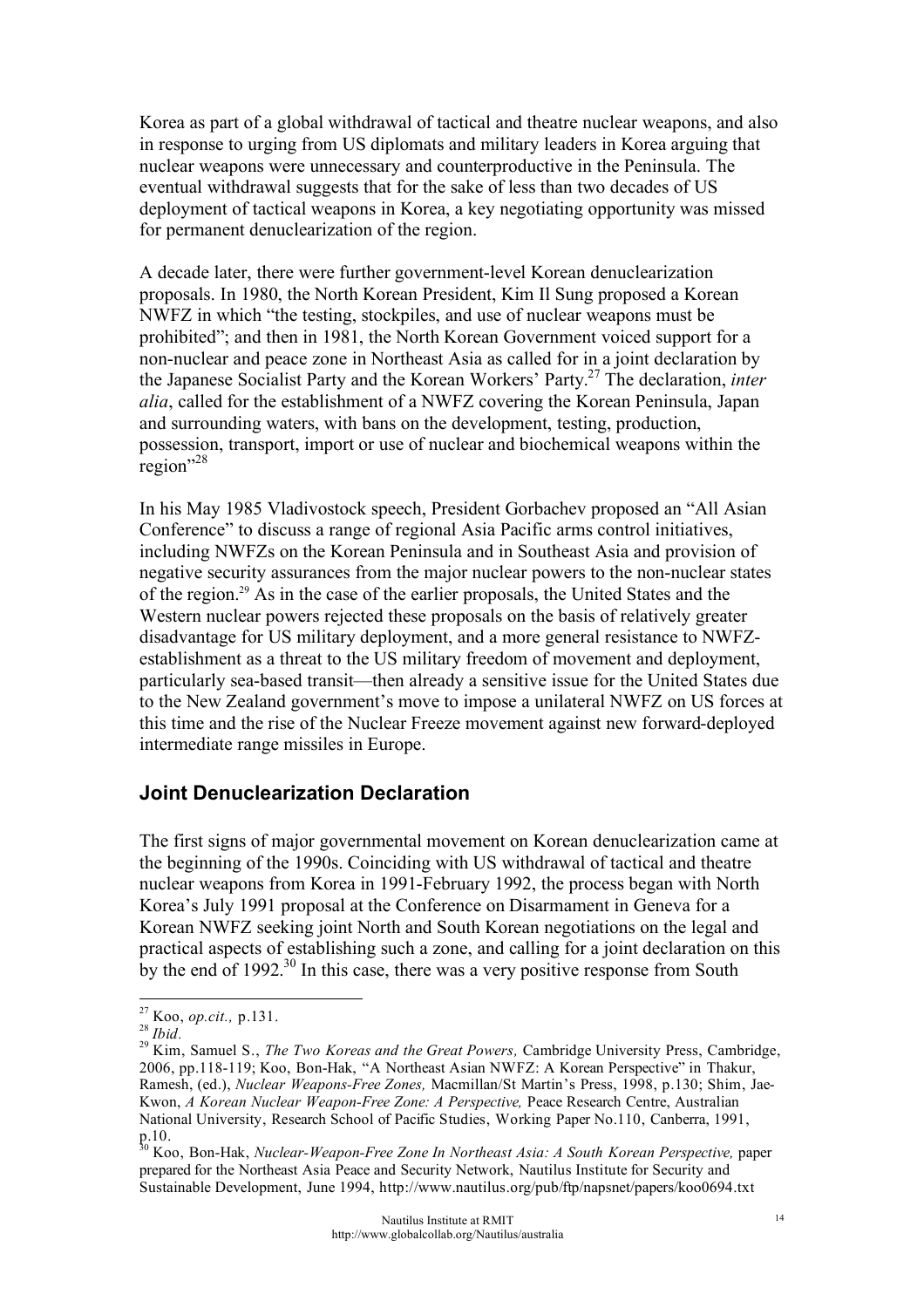Korea, with President Roh Tae Woo declaring in December 1991 that South Korea was free of nuclear weapons and indicating a new willingness to enter into negotiations with the North on the concept.31 The negotiations took place in the same month, and the outcome was the December 31 1991 agreement on a draft *Joint Declaration on the Denuclearization of the Korean Peninsula*. 32 The *Joint Declaration* was signed by the parties on January 20<sup>th</sup> 1992 and came into force on February  $20^{th}$  1992.

Although it was not called a NWFZ, it was in fact the fourth NWFZ to be negotiated following the earlier 1959 Antarctic, 1967 Latin American and 1985 South Pacific treaties. The *Joint Declaration* emerged at a very propitious time with improved relations and exchanges between North and South from October 1991, a US decision to remove its nuclear weapons deployed in South Korea and to engage more directly with North Korea; a North Korean agreement to sign up to IAEA nuclear safeguards (following an earlier 1985 decision to join the NPT under pressure from Russia but an ensuing failure to sign up to safeguards), and the new international climate following the end of the Cold War.

The *Joint Declaration* included some but not all of the core elements of other NWFZs, including prohibitions on the testing, manufacture, production, receiving, possession, storing, deployment or use of nuclear weapons, and set up a verification mechanism in the form of a South-North joint nuclear control commission that "shall conduct inspections of the objects selected by the other side and agreed upon between the two sides, in accordance with procedures and methods to be determined by [the commission]<sup>". 33</sup> In one respect, it went significantly further than any other zones, before or since, in that it also banned the possession of "nuclear reprocessing and uranium enrichment facilities"<sup>34</sup>

The significance of the Declaration was that it held the promise of preventing nuclear proliferation in both North and South Korea, while simultaneously preventing further stationing of nuclear weapons anywhere on the Peninsula. The threat of nuclear proliferation was relevant on both sides of the 38<sup>th</sup> Parallel. The South Korean Park Government had instituted a secret nuclear weapons program during the period 1969- 75, only terminating it after the United States threatened to withdraw from its bilateral security arrangements<sup>35</sup> (Hayes, 1993); and, since then successive South Korean governments continued to support nuclear-weapon-related research activities until they were terminated decisively in  $2005$ <sup>36</sup> North Korea, for its part, motivated by its sense of nuclear encirclement, its *Juche* (self-reliance) ideology, and its militarized social system maintained in a high state of war readiness since the end of the 1950-53 Korean War, had even earlier shown signs of moving towards acquiring a nuclear weapon capability, with its establishment of the Yongbyon nuclear research complex in the late 1950s, its delayed signing the NPT (1985), and its initial reluctance to

<sup>&</sup>lt;sup>31</sup> *Ibid.* 32<br><sup>32</sup> Goldblat, Jozef, *Arms Control: The New Guide to Negotiations and Agreements*, PRIO/SIPRI/Sage, London, 2003. [Part II Agreements and Parties, CD ROM section, 1992]

<sup>&</sup>lt;sup>33</sup> *Ibid.*<br><sup>34</sup> *Ibid.* 35 Hayes, Peter, "The Republic of Korea and the Nuclear Issue" in Mack, Andrew (ed.), *Asian Flashpoint*, Allen & Unwin, St Leonards, NSW, 1993, p.52.

*Flashpoint, Allen & Unwin, St Leonards, NSW, 1993, p.52.*<br><sup>36</sup> Hayes, Peter, et al, "South Korea's Nuclear Surprise," *Bulletin of the Atomic Scientists*, V.61 1, Jan-Feb 2005.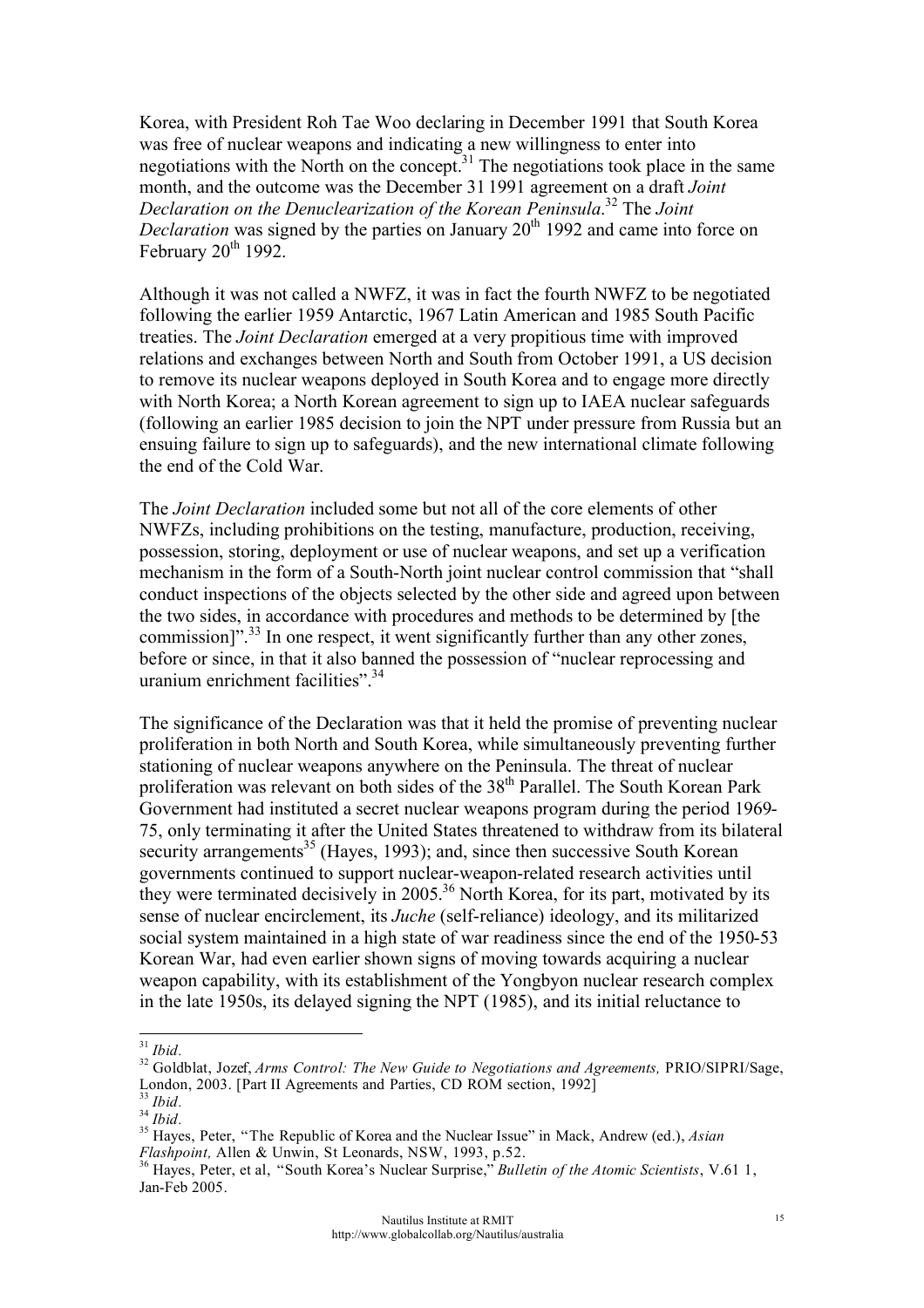accept IAEA safeguards. These indicators were followed rapidly by continuing evidence that the DPRK's non-nuclear commitments were questionable, even as the *Joint Declaration* was signed.

Unfortunately, the brief moment of inter-Korean denuclearization consensus evidenced in the 1992 *Joint Declaration* did not last. The Declaration was never successfully implemented. This was because of weaknesses in the Declaration itself, bad faith on the part of both Koreas, and subsequent US attitudes towards it.

One weakness in the *Joint Declaration* was the fact that it did not develop a fullyfledged NWFZ treaty structure under which there would not only be verification provisions but also compliance mechanisms. The ROK, with the United States urging it to be more stringent, demanded unlimited challenge inspections in the DPRK, and then reverted to a small number of annual inspections with advance warning—an almost meaningless inspection arrangement, while simultaneously telling the DPRK negotiators that the United States would not agree to North Korean inspections of US facilities in the South—which was not in fact true (the United States was entirely open to such inspections provided there were reciprocal inspections). Another weakness was the absence of protocol mechanisms for locking nuclear weapon states into nuclear non-use or threat of use guarantees as part of the zone arrangements. The latter was crucial in terms of reassuring North Korea about its participation in the zone. Even though the United States had taken the very constructive and symbolic step of removing the nuclear weapons it had deployed in South Korea since 1958 and in the region for even longer, it retained strategic and theatre (nuclear-armed sea launched cruise missile) submarine-based weapons for a potential attack on North Korea. A binding protocol, requiring the United States (and other nuclear powers) not to use or threaten to use nuclear weapons against parties to the Declaration would certainly have provided greater incentive for North Korean adherence.

As noted above, the *Joint Declaration's* verification system was also weak, requiring that inspections be agreed by both sides, rather than inspections being an inherent right of the requesting side. Also, while the *Joint Declaration* is stronger than other NWFZs in that it includes a ban on reprocessing and uranium enrichment, there is a loophole in the fact that it does not prevent parties from acquiring enriched uranium or plutonium elsewhere, as Japan does by sending its spent fuel to be reprocessed overseas and the plutonium produced returned, an option for South Korea but probably not North Korea.<sup>37</sup> Even worse, the phrasing is consistent with either Korea obtaining critical reprocessing and enrichment technology and conducting research and development—provided it does not construct "facilities" (of course, both Koreas were required by their respective safeguards agreements with the IAEA to provide notice of such acquisitions, but these should have been reaffirmed in the *Joint Declaration*).

Implementation of the 1992 *Joint Declaration* was also critically affected by disputes between the IAEA and North Korea on safeguards inspections and accounting for all its plutonium holdings. North Korean resistance developed to the point where in 1993 it suspended its membership of the NPT. The Clinton Administration held direct

<sup>&</sup>lt;sup>37</sup> Mack, Andrew, "A Northeast Asia Nuclear-Free Zone: Problems and Prospects" in Mack, Andrew (ed.), *Nuclear Policies in Northeast Asia,* UNIDIR, Geneva, 1995, p.116.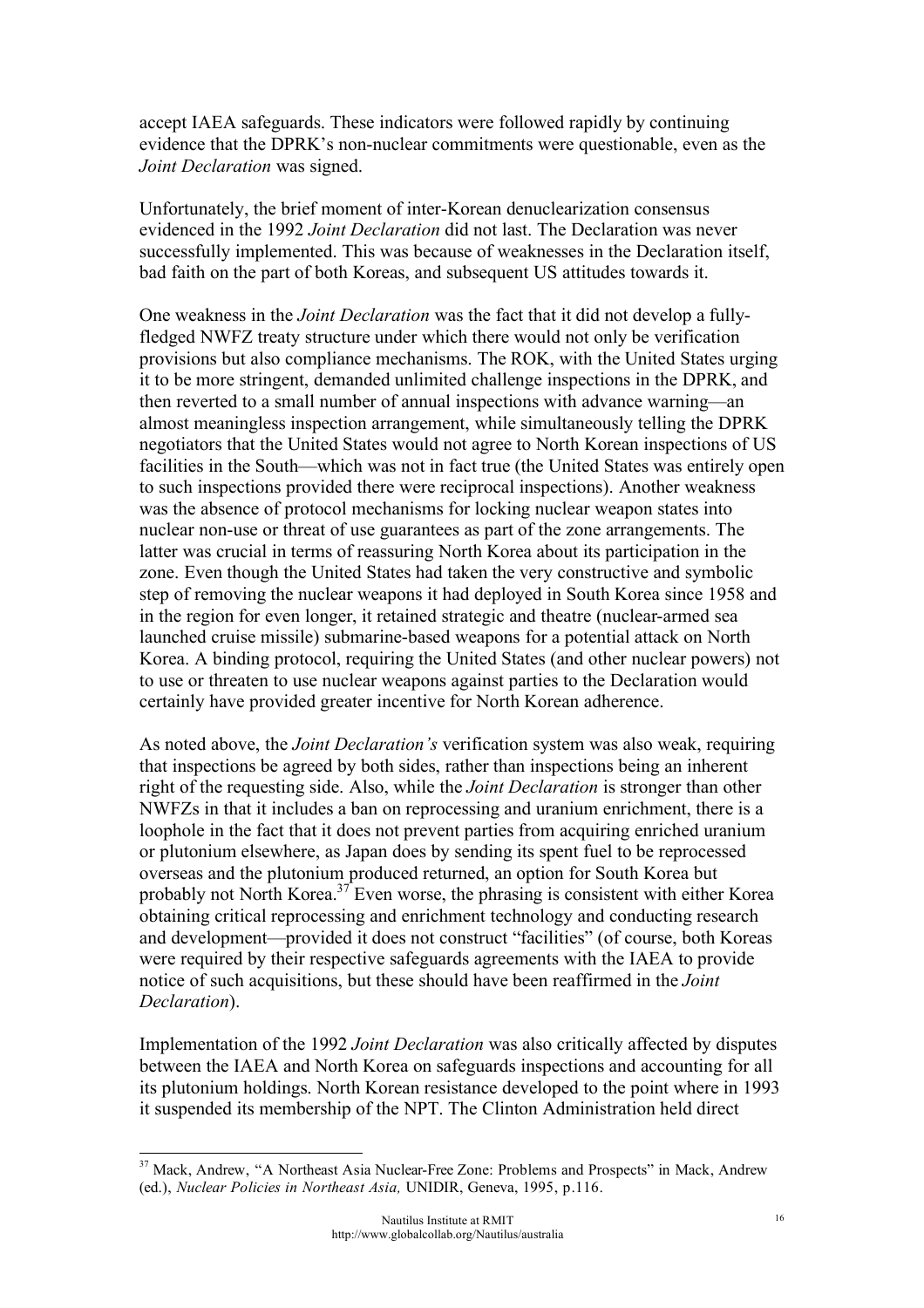consultations with North Korea, and finally, in October 1994 was able to reach a bilateral *US-DPRK Agreed Framework* under which North Korea would return to the NPT, accept IAEA inspections, and return to implementing the 1992 Joint Declaration.<sup>38</sup> This was in return for a package of commitments, including normalization of relations between the United States and North Korea, US pledges not to use or threaten to use nuclear weapons against North Korea, energy and fuel oil assistance, provision of a light water proliferation-resistant nuclear reactor, and limitations on US/ROK Team Spirit military exercises.

The *Agreed Framework*, while initially promising, fell victim to failures on both sides to meet commitments. The incoming 2001 George W. Bush Administration was less committed (while still paying lip service) to the *Agreed Framework* and did not deliver according to timetable some of the promised assistance under the package. Building of the light water reactor was constantly delayed. At the same time the Bush Administration implicitly undermined the United States' own pledge under the *Agreed Framework* not to threaten the use of nuclear weapons against North Korea when it designated North Korea as part of an "axis of evil" of "rogue states", and in its 2002 national security strategy statement talked of taking pre-emptive military action against states like North Korea.39 On the North Korean side, evidence came to light that it was covertly pursuing a uranium enrichment program in potential violation of NPT requirements about the declaration of all nuclear facilities $40$  although not of the *Joint Declaration* or the *Agreed Framework* texts (the latter simply cross-referenced to the Joint Declaration because the US negotiator, Robert Galluci, knew that the United States had no way to ensure that the DPRK was not enriching uranium, and he knew that the *Joint Declaration* text was very weak on this score).

#### **Things Fall Apart**

After the failure of the *Agreed Framework*, the proliferation crisis worsened, with North Korea expelling IAEA inspectors in 2002, and then in 2003 becoming the first country to withdraw from the NPT.<sup>41</sup> The further response of the Bush Administration was to institute the Six-Party Talks process, involving the two Koreas, Japan, Russia, China and the US, with China as the Chair. $42$  The thinking behind this was that China's influence was crucial as the North Korea's closest ally, and that this would achieve the breakthroughs that had not eventuated from the Agreed Framework. The first round of Six-Party Talks was held in August 2003. As the talks continued fitfully, North Korea conducted its first underground nuclear test on October  $9<sup>th</sup> 2006$ in the form of a half-kiloton plutonium-based bomb, stimulating worldwide alarm and condemnation.

<sup>&</sup>lt;sup>38</sup> Chinoy, Mike, *Meltdown: The Inside Story of the North Korean Nuclear Crisis, St Martin's Press,* 

New York, 2008, pp.7-8.<br><sup>39</sup> *Ibid.*, pp.43-80.<br><sup>40</sup> *Ibid.*, pp.103-126.<br><sup>41</sup> Solingen, Etel, *Nuclear Logics: Contrasting Paths in East Asia and the Middle East. Princeton*<br>University Press, Princeton, 2007, p.123; Chino

<sup>&</sup>lt;sup>42</sup> Chinoy, *op.cit.*, *pp.175-365.* Chinoy provides a detailed account of the talks based on interviews with US Bush Administration officials and negotiators from their start to early 2008. A revealing comment was that the main US negotiator, Christopher Hill, reportedly complained to friends that "negotiating with the North Koreans was often less fraught than dealing with the hard-liners in Vice President Cheney's office and elsewhere in the administration" (p.363).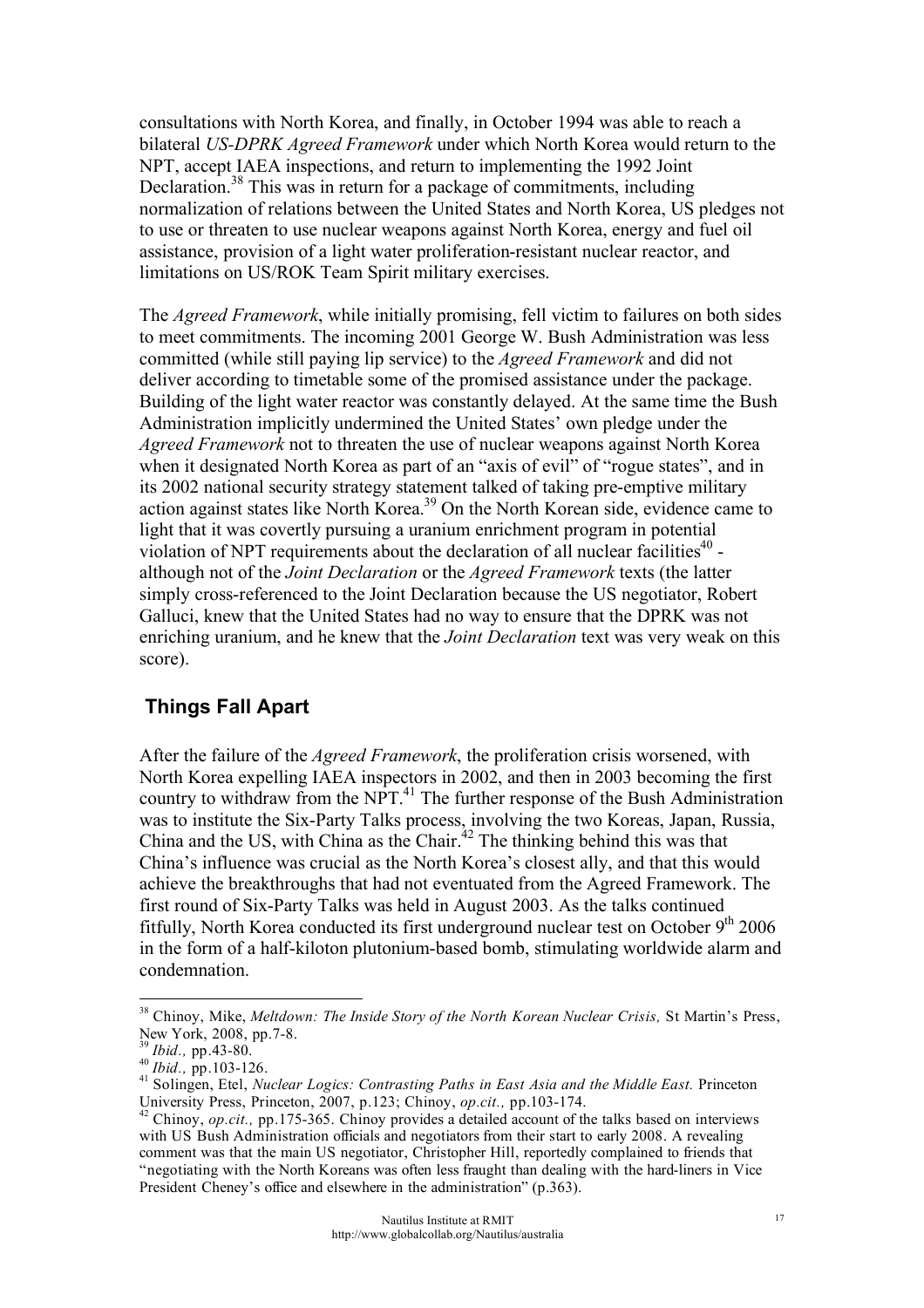Following extraordinary efforts by the US negotiating team leader, Christopher Hill, and pressures from the Chinese, an apparent breakthrough was achieved at the Six-Party Talks on 13 February 2007 (following an earlier 19 September 2005 agreement on Principles aimed at "verifiable denuclearization of the Korean Peninsula in a peaceful manner").43 The new 2007 agreement committed the parties to an Action Plan for "early denuclearisation of the Korean Peninsula" and a series of concrete actions that would be taken within 60 days, including a shut-down of North Korea's Yongbyon nuclear facility to be monitored by the IAEA, discussion of a list of all North Korea's nuclear programs, including plutonium holdings; bilateral US-DPRK talks to resolve bilateral issues, with the United States beginning the process of removing the designation of the DPRK as a state-sponsor of terrorism and termination of its trade sanctions against DPRK; bilateral Japan-DPRK talks aimed at normalizing relations and settling unresolved matters from past conflicts; and economic, energy, and humanitarian assistance to the DPRK, including an initial shipment of 50,000 tons of heavy fuel oil.<sup>44</sup> The agreement also involved the setting up of working groups in such areas as: (1) denuclearisation of the Korean Peninsula; (2) normalization of DPRK-US relations; (3) normalization of DPRK-Japan relations; (4) Economy and Energy Cooperation; and (5) a Northeast Asia Peace and Security Mechanism.

This agreement, like its predecessor, also began to encounter serious difficulties. This was despite what appeared to be major progress by May 2008. According to a US State Department assessment at this time, North Korea had provided 18,000 pages of documentation relating to its nuclear programs; carried out 8 out of 11 agreed disablement activities at its three core facilities; and was continuing with work on the remaining three, including the shutting down of the Yongbyon nuclear facility in July 2007<sup>45</sup> But disputes then ensued over delays in unfreezing North Korean assets in the Banco Delta Asia as agreed under the February  $13<sup>th</sup>$  Six Party Talks Agreement; and US-Japanese-ROK insistence on intrusive verification of North Korea's declaration of its plutonium-related programs prior to moving into a second dismantlement phase – something that North Korean had agreed to as part of this second phase but which it argued had not been agreed to as part of the first phase.<sup>46</sup>

In late 2008 and early 2009, the agreement unravelled further as North Korea reacted to the perceived US reneging on previous agreements and US-Japanese-South Korean threats to suspend shipments of energy aid. The North Korean response took the forms of reprocessing fuel from the Yongbyon reactor; testing a ballistic Taepodong-2 missile in the guise of a satellite launch; and then conducting a second underground nuclear weapon test on May 6 2009.<sup>47</sup> Defeat had once again been snatched from the jaws of victory.

<sup>&</sup>lt;sup>43</sup> United States Department of State. Office of the Spokesman, "Joint Statement of the Fourth Round of the Six-Party Talks", Washington DC, 19 September 2005,

www.state.gov/r/pa/prs/2005/53490.htm; Kile, Shannon, "Nuclear Arms Control and Non-<br>Proliferation, *SIPRI Yearbook 2008*, Oxford University Press, Oxford, 2008, pp.350-356.

<sup>&</sup>lt;sup>44</sup> Chinese Ministry of Foreign Affairs, "Initial Actions for the Implementation of the Joint Statement", 13 February 2007, www.fmprc.gov.cn/eng/zxxx/t297463.htm; Kile, *op.cit.* 45 US Department of State, "Update on the Six-Party Talks", Fact Sheet, 10 May 2008, http//2001-

<sup>2009.</sup>state.gov/r/pa/prs/ps/2008/may/104558.htm.

<sup>&</sup>lt;sup>46</sup> Kile, Shannon, "Nuclear Arms Control and Non-Proliferation, *SIPRI Yearbook 2009*, Oxford<br>University Press, Oxford, 2009, pp.397-402.

Snyder, Scott, "What's Driving Pyongyang?", Nautilus Institute Policy Forum Online, 09-055A, July 7 2009.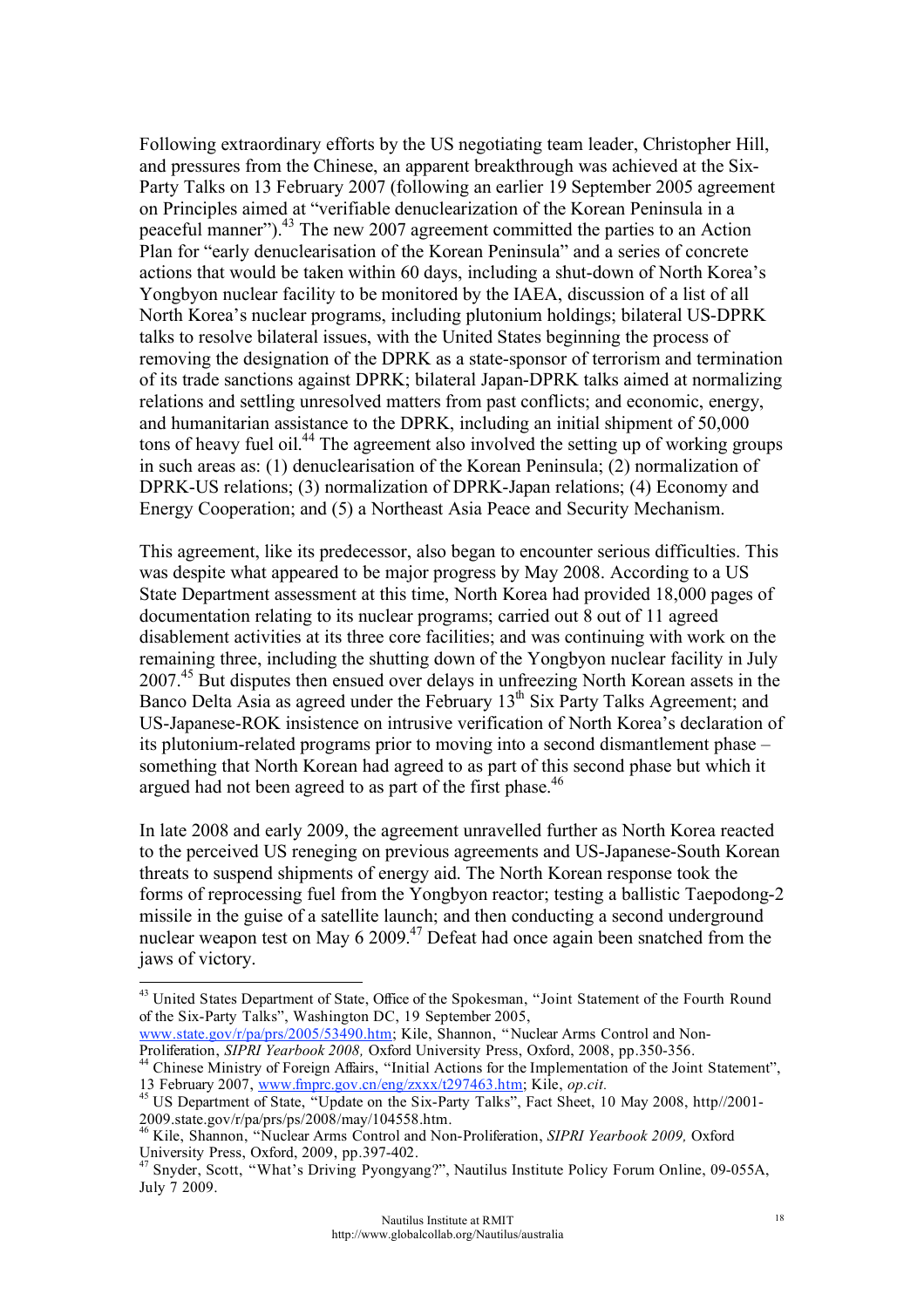The new Obama Administration is presently contemplating a new approach to negotiations with North Korea. The US Assistant Secretary of State for East Asian and Pacific Affairs, Kurt Campbell, has indicated that the United States is preparing a new package of "denuclearization incentives" that he believed would be "attractive" to the North Koreans.<sup>48</sup> This is in a wider context where UN Security Council sanctions are being applied to North Korea in the wake of its long range missile launches and second nuclear test, and where South Korea is planning to become part of the Proliferation Security Initiative (PSI) interception strategy to prevent export of North Korean nuclear weapons or materials by sea, both of which are likely to incite further conflict with the North.

However, the difficulties and problems associated with previous denuclearization negotiations with North Korea, both bilaterally with the United States and with the other five states in the Six Party Talks suggest that what is required is something far more comprehensive and binding than what has so far been officially put on the table. This is the need for a fully-fledged nuclear weapon free zone agreement that not only includes core non-nuclear commitments and dismantling of existing nuclear weapon programs and facilities but also involves binding guarantees of nuclear weapons nonuse and non-threat to North Korea on part of the United States and other nuclear powers, and establishes a framework for economic, energy, and cultural cooperation and assistance, and for the need for a final post-armistice peace settlement. Unless the basic security, economic and survival issues of the besieged North Korean state are addressed, there will only be increased incentives for it to rely on nuclear weapons and export income from selling nuclear technology and missiles as the ultimate guarantee of its own security.

# **The Way Forward**

The consistent blind spot in US approaches to Korea has long been a product of American ambivalence and even resistance to the establishment of additional nuclear weapon free zones anywhere in the world. This is partly a Cold War military legacy of US military concern to maintain its ability to transit and deploy nuclear weapons without restraint. Certainly, such zones do prevent land-based stationing and deployment of nuclear weapons, but with the exception of the Antarctic Zone, most zones have not prevented sea-based transit (except at the discretion of individual states in their own territorial waters). During the 2000-2008 Bush Administration there was not only an ideological opposition to such zones, but a more generalized opposition to new multilateral arms control measures that might constrain US freedom of military action. In this context, the United States has continued to refuse to enter a binding agreement to offer non-use or threat of use guarantees to NPT nonnuclear states, and to resist offering such guarantees to several of the established NWFZs, including the Central Asian NWFZ and the Southeast Asian NWFZ. Nonetheless, now that the United States has withdrawn its nuclear weapons from South Korea, and no longer deploys tactical nuclear weapons on surface warships and planes, and has declared that it has no nuclear weapons based in South Korea, there is

 <sup>48</sup> KBS World, "'Comprehensive Package' on N.Korea and 'Denuclearization and Openness 3000'", 21 August 2009, http://world.kbs.co.kr/english/news/news\_commentary\_detail,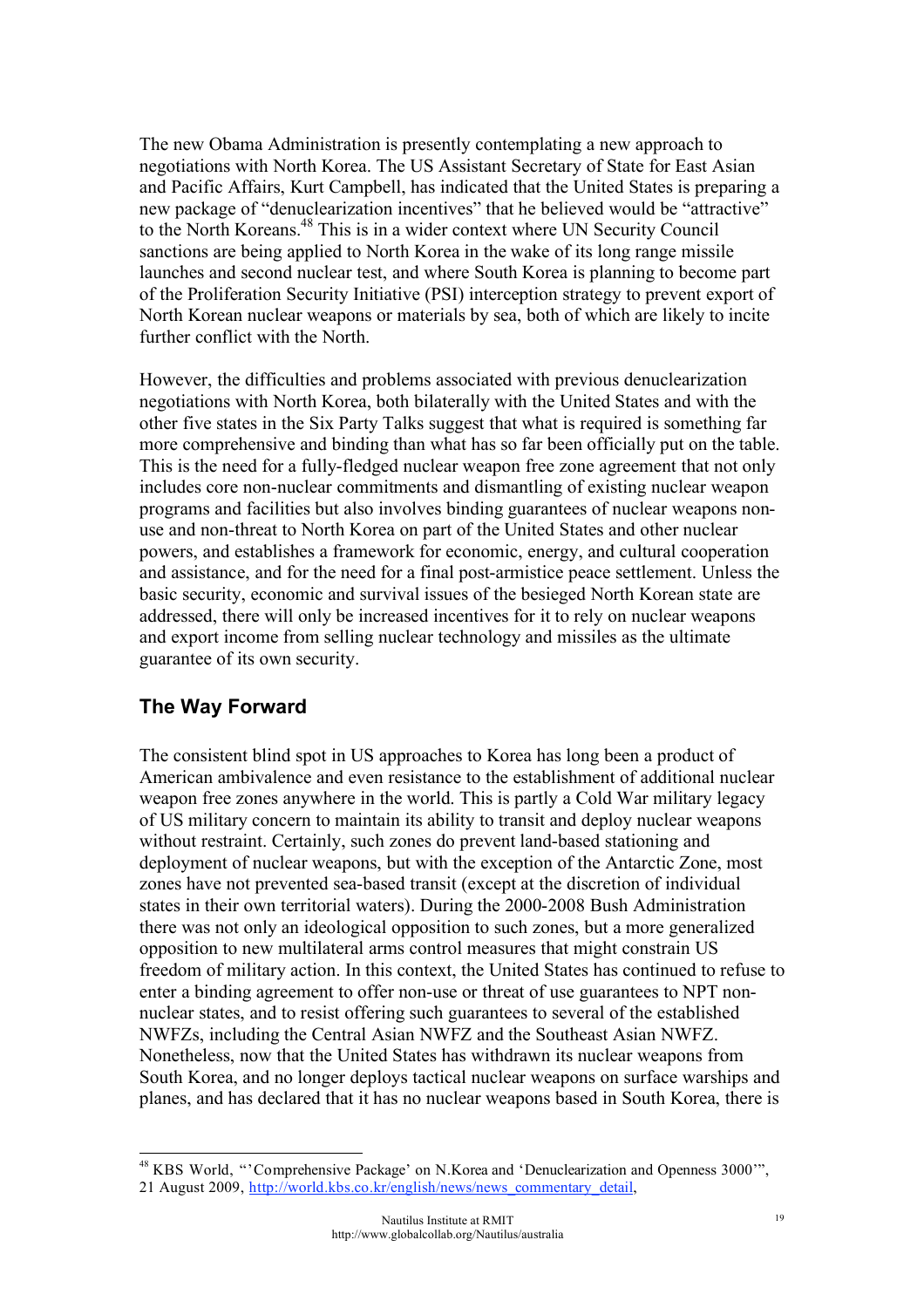less reason than ever for even the United States to be concerned about establishment of a new NWFZ in Korea and Northeast Asia.

Despite the current impasse, there is a new window of opportunity for Korean denuclearization negotiations following the advent of the Obama Administration in Washington and the Hatoyama Government in Tokyo, and China's increasing concern over North Korea's nuclear stance. Even Lee Myung-bak's government in the South would have to reconsider its positions against negotiating with a nuclear-armed north if a practical proposal for a zone emerged in US-DPRK or multilateral talks.

#### **A New Korean NWFZ?**

As we noted above, the two Koreas have already negotiated a legal basis for a Korean Nuclear Weapon Free Zone in the form of the 1992 *Joint Declaration on the Denuclearization of the Korea Peninsula*. Although it is severely flawed and was never implemented, it arguably still has legally binding status, and the United States and the two Koreas have relied on it since its creation at different times to justify their policies. Thus, we suggest, that the *Joint Declaration* should be integral to further negotiations and serve as the basis for developing a fully-fledged Korean Nuclear Weapon Free Zone. The most critical needs would be for the existing or new treaty to use the precedents from other NWFZ treaties to ensure adequate verification and compliance mechanism; and to include protocols that would bind the nuclear weapons states, especially the United States, not to use or threaten to use nuclear weapons against the two Koreas – something long sought but never assured in a legally binding way during all the previous abortive US-North Korean negotiations.

A more comprehensive and developed Korean NWFZ treaty would need to build on one of the strengths of the existing 1992 *Joint Declaration* in its ban on reprocessing and uranium enrichment facilities. It would need to contain mechanisms for monitoring and control of the whole nuclear fuel cycle to avoid diversion of materials into military uses. It would also need to close off loopholes in the original declaration to prevent not just the possession of reprocessing and enrichment facilities but also the sending of material overseas for such purposes, and also to prevent research and development programs related to nuclear weapon purposes.

A further need, given the history of distrust between the two sides, would be to incorporate elements of the model that has worked well for two nuclear rivals in South America in a parallel situation. Brazil and Argentina were once locked in nuclear rivalry that might well have resulted in proliferation, but both have now ratified the Latin American NWFZ Treaty, agreed to accept IAEA safeguards, and in 1991 established a bilateral agency, the Argentine-Brazil Agency for Accounting and Control of Nuclear Materials (ABACC). The Agency's main tasks are to monitor and verify the peaceful use of nuclear materials in both countries. ABACC has quickly developed high level technical capabilities for this role, and contributed importantly to maintaining transparency and trust on non-proliferation commitments in both countries. In the case of a revised Korean NWFZ treaty, it would be important to incorporate provisions for a comparable bilateral agency that would complement international verification agencies, such as the IAEA.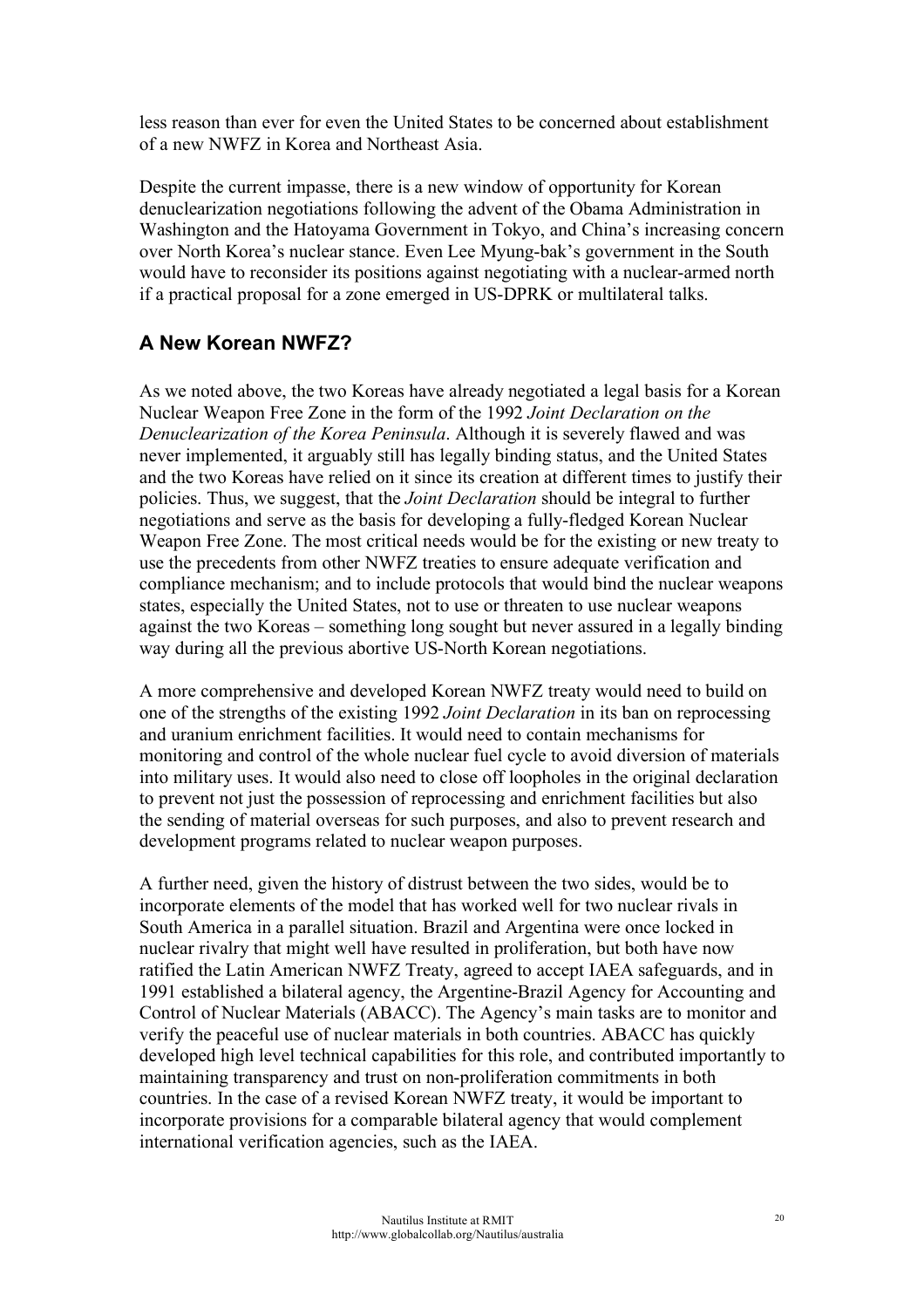A fully-fledged Korean NWFZ (KNWFZ) based on the *Joint Declaration* would also need to be far more comprehensive in the sense of creating a basis for regional cooperation on economic and energy needs. This could be achieved by a separate protocol that would create a framework for providing the economic and energy assistance, sustainable development, and non-military energy infrastructure (including the light water reactor much sought by North Korea in previous negotiations). Such an additional protocol to be signed by the relevant Six-Party states would be equally crucial in securing North Korean agreement as its leaders weigh the relative costs and benefits of maintaining or relinquishing their recently demonstrated nuclear weapon capabilities.

A further need would be the normalization of diplomatic and political relations between North Korea and the United States, Japan and South Korea respectively, the conclusion of a final peace settlement in relation to the 1953 Armistice; and the agreement of post-Armistice security arrangements on the Korean Peninsula. These matters would not be the subject of a KNWFZ Treaty, but resolving each of these issues may be a precondition for successfully negotiating and implementing a KNWFZ. Conversely, some elements might be put in place but not activated (for example, not all NWS might sign all the protocols but some might—and it is up to the two Koreas to determine which protocols are required and whether this issue needs to be resolved in advance of reactivating and updating the *Joint Declaration*, or creating a new legal instrument for a full-scale KNWFZ.

Although Northeast Asia and the two Koreas lack the kind of regional organizations that have played such an important role in nuclear free zone establishment in other parts of the world, there is nothing to prevent the convening of a special conference to renegotiate the 1992 *Joint Agreement*, with not only the Koreas but also Japan, China, the United States and Russia. Alternatively, it might be negotiated through a resumption of the Six-Party Talks under the rubric of the working group on security issues. The six parties have already prefigured the need for a new regional security institution, and a KNWFZ would be an obvious possible focus for such a forum. In either case, there would need to be prior and concurrent separate bilateral negotiations, especially between the United States and North Korea, China and North Korea, and between the two Koreas. The forthcoming 2010 NPT Review Conference will afford opportunities for each of the relevant countries to further discuss ways forward.

There are also some existing forums that could discuss Northeast Asian arms control and confidence building initiatives, including the annual ASEAN Regional Forum (ARF) which North Korea is now attending. There is also a need for opportunities to be given for civil society inputs and dialogues with government policy makers.

It is also conceivable that a joint Korean-Japanese or JKNWFZ could be created. In this approach, the ROK and Japan would create a joint zone that would harmonize their respective non-nuclear principles (presumably with a tightening up on the issue of reintroduction and transit of nuclear weapons that is now obvious in the US-Japan alliance), collaborate on critical elements of the nuclear fuel cycle (especially enrichment and spent fuel disposal but possibly foregoing reprocessing), and proposing protocols for nuclear weapons states (and others) to sign concerning the non-firing of nuclear weapons out of or into the zone, etc. Obviously, this approach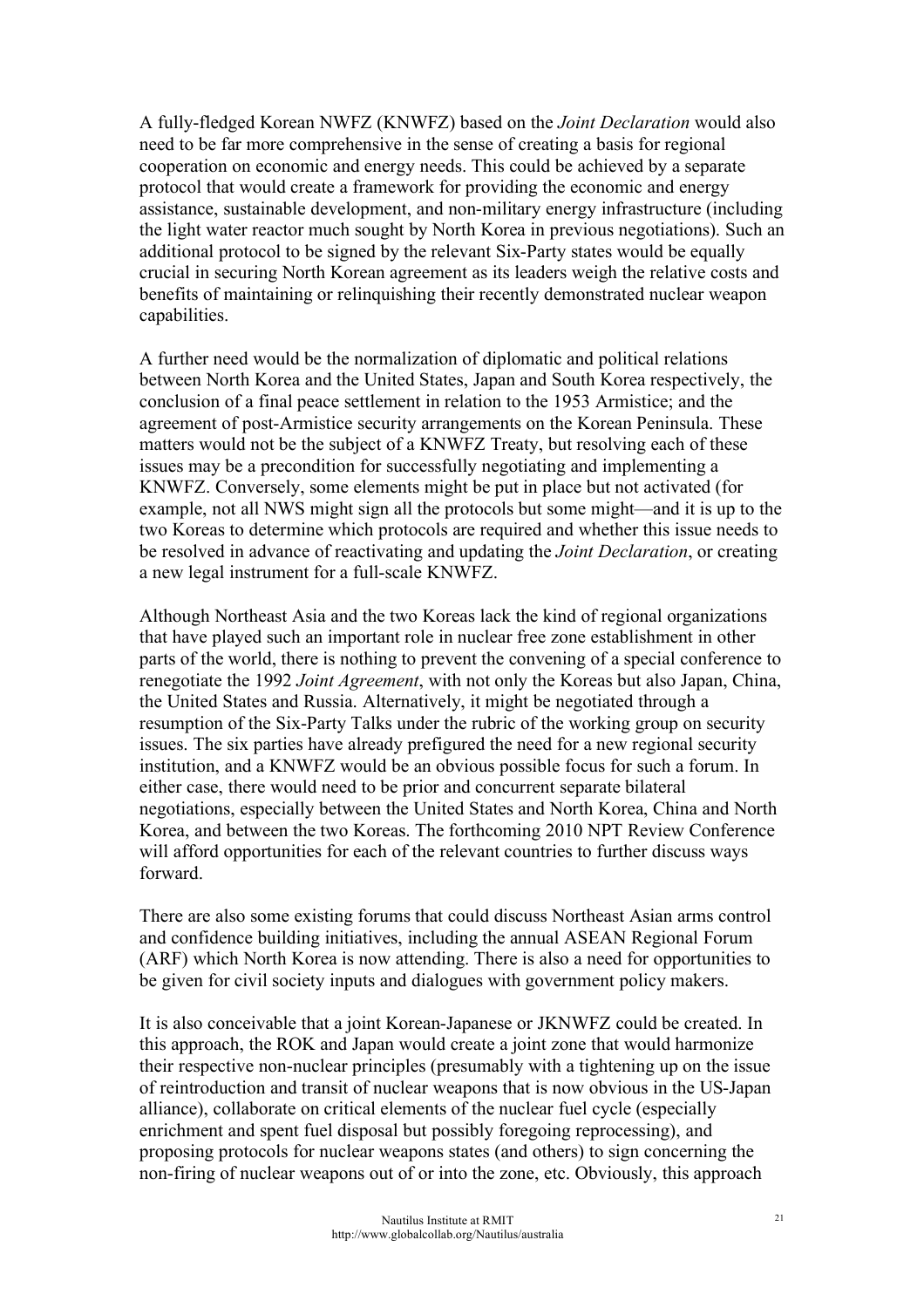leaves the door open to the DPRK to denuclearize and join (or if it collapses, it simply becomes part of the territory covered by the ROK party to the bilateral treaty). Meanwhile, a JKNWFZ would be a stark contrast to the DPRK's aggressive nuclear stance, and if combined with either nuclear "recession" or a shift away from extended nuclear deterrence toward sole reliance on conventional deterrence in the alliance relationships with the United States, could devalue effectively the DPRK's nuclear weapons as political and military instruments of coercion.

#### **Civil Society Contributions to Northeast Asia NWFZ Proposals and Concepts**

There has already been much intensive civil society thought given to the need, content and conditions for establishing Korean and wider Northeast Asian NWFZs from academics, Korean specialists, and disarmament organizations within and beyond the region. Proposals date from the early 1970s, including (but not confined to): Maeda  $(1966)^{49}$ , Whiting (1972), Cunningham (1975), Halperin (1975), Hayes, Zarsky and Bello (1986)<sup>50</sup>, Endicott (1991, 1995, 1997, 2008)<sup>51</sup>, Shim (1991)<sup>52</sup>, Mack (1995)<sup>53</sup>, Kaneko (1995, 1996)<sup>54</sup>, Koo (1998)<sup>55</sup>, Xia (1999)<sup>56</sup>, Suzuki (2000)<sup>57</sup>, Umebayashi  $(2004, 2005)^{58}$ , Peace Depot  $(2005)^{59}$ , Hayes  $(2008)^{60}$ , Asahi Shimbun  $(2009)^{61}$ .

<sup>&</sup>lt;sup>49</sup> For a discussion of the early proposals of Maeda, Hayasi, Whiting, Allen, Cunningham, William and Halperin, Morton see Koo, Bon-Hak, "A Northeast Asian NWFZ: A Korean Perspective" in Thakur, Ramesh (ed.), *Nuclear Weapons-Free Zones*, Macmillan/St Martin's Press, London, 1998,

<sup>&</sup>lt;sup>50</sup> Hayes, Peter, Zarsky, Lyuba and Bello Walden, *American Lake: Nuclear Peril in the Pacific*, Penguin Books, Ringwood, Victoria, 1986, pp.395-398.

Endicott, John and Gorowitz, "Track-II Cooperative Regional Security Efforts: Lessons from the Limited-Nuclear-Weapons-Free Zone for Northeast Asia", *Pacifica Review*, 11, 3,1999, pp.3293-3324; Endicott, John, "Limited Nuclear-Weapon-Free Zones: The Time Has Come", *Korean Journal of Defense Analysis,* vol.20, no.1, March 2008, pp.13-26; also see following website for further details of this initiative:http://www.cistp.gatech.edu/programs/nuclear-nonproliferation/weaponsfreezone.html. 52 Shim, Jae-Kwon, *A Korean Nuclear Weapon-Free Zone: A Perspective",* Peace Research Centre,

Research School of Pacific Studies, Australian National University, Working Paper No.110, Canberra, 1991.

 $^{53}_{53}$  Mack, Andrew, "A Northeast Asia Nuclear-Free Zone: Problems and Prospects" in Mack, Andrew (ed.), *Nuclear Policies in Northeast Asia*, UNDIIR, Geneva, 1995, pp.97-126.

<sup>(</sup>ed.), *Nuclear Policies in Northeast Asia,* UNDIIR, Geneva, 1995, pp.97-126. <sup>54</sup> *Kaneko*, Kumao "Circular NWFZ", 2005 *www.nautilus.org/napsnet/sr/2005/0566NEANWFZ.pdf* ; Kaneko, Kumao "Japan Needs No Umbrella," Bulletin of Atomic Scientists, March/April 1996.<br>
<sup>55</sup> Koo, Bon-Hak, "A Northeast Asian Nuclear-Weapon-Free Zone: A Korean Perspective" in Thakur,

Ramesh (ed.), *Nuclear Weapons-Free Zones,* Macmillan/St Martin's Press, London, 1998, pp.123- 151.

<sup>&</sup>lt;sup>56</sup> Xia, Liping. "Nuclear-Weapon-Free Zones: Lessons for Nonproliferation in Northeast Asia." *Nonproliferation Review* 6, Fall 1999. 57 Suzuki, Tatsujiro, *A Proposal for Tripartite Nuclear Weapon Free Zone in Korea and Japan:* 

*Possible Alternative for TMD?* Tokyo, 2000, www.docstoc.com/docs/4227893/A-PROPOSAL-FOR-TRIPARTITE-NUCLEAR-WEAPON-FREE-ZONE 58 Umbayashi, Hiromichi, "Proposal of a Model Northeast Asia Nuclear-Weapon-Free Zone Treaty",

paper presented at Workshop on Nuclear-Weapon-Free Zone and Missile Control in Northeast Asia, Fudan University, Shanghai, China, July 16-18, 2004; Umbayashi, Hiromichi, "Towards a Northeast Asia Nuclear Weapon-Free Zone", Japan Focus, August 11 2005, http://japanfocus.org/products/topdf/1784.

http://groot.org/products/topdatage/products/topdatage/sear-Weapon-Free Zone, Peace Depot, *Peace Depot*, *Peace Depot*, *Peace Depot*, *Peace Depot*, *Peace Depot*, *Peace Depot*, *Peace Depot*, *Peace Depot*, *Peace Depo* Yokohama, November 2005.

Hayes, Peter, *A Sustainable Korean Nuclear Weapons Free Zone Concept, 2010*, presentation to the Ministry of Foreign Affairs Norway Meeting on Nuclear Disarmament and Non-Proliferation, Washington DC, 17 December 2008.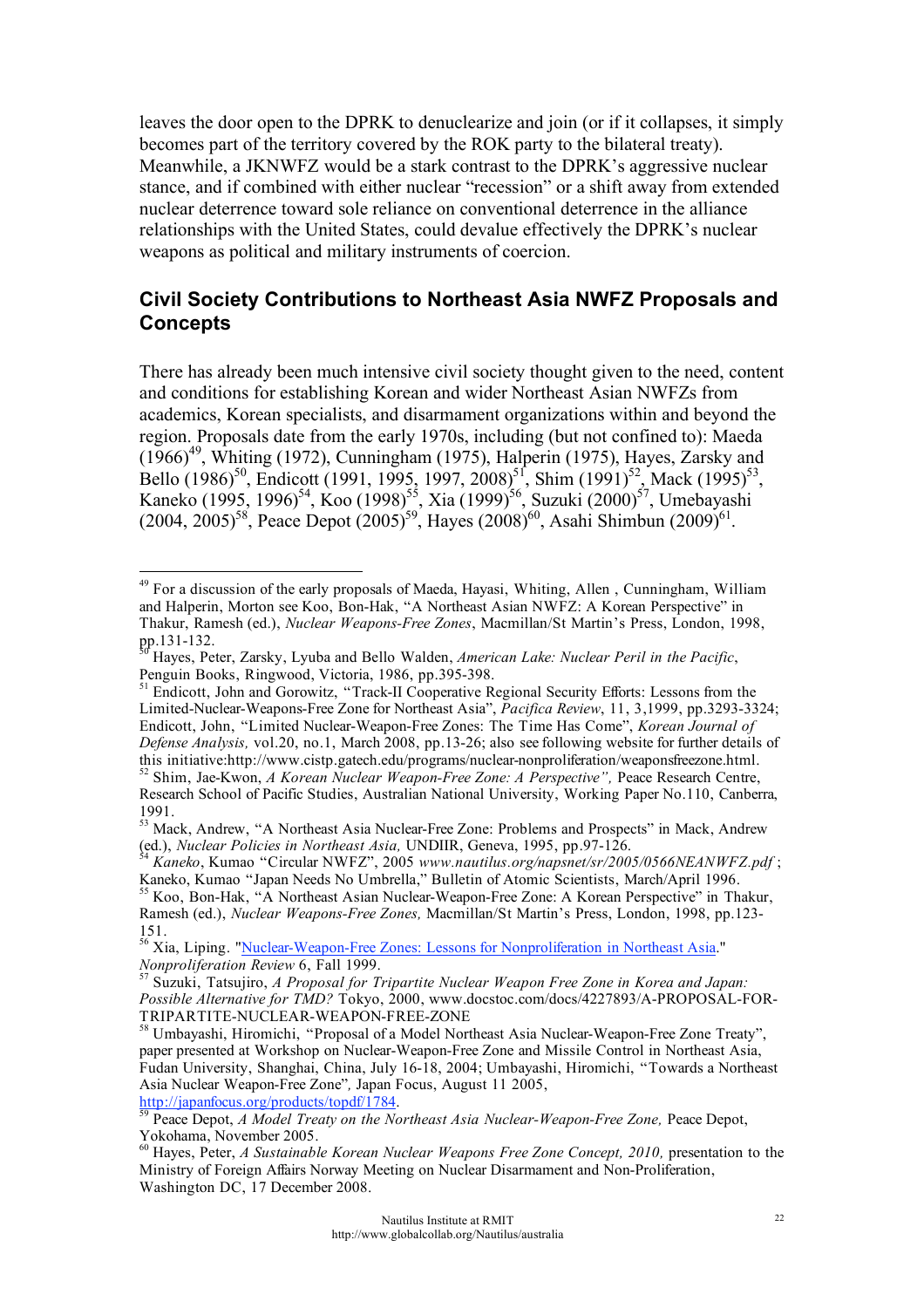These contributions offer much innovative thinking about the processes, scope, boundaries and special requirements that would be important both in a Korean or wider Northeast Asia NWFZ.

The most developed proposals have been those put forward by Hiro Umebayashi and John Endicott.

Umbeyashi has developed, in association with Peace Depot, a Model Northeast Asian NWFZ that would cover the two Koreas and Japan, with a supportive role for China, the United States and Russia. The Model Treaty incorporates core denuclearization provisions and negative security assurances but also goes further than other established NWFZs by explicitly asking that zone members discard their dependence on extended deterrence (the nuclear umbrella). As Umbeyashi notes, there was agreement at the NPT 2000 Review Conference that NPT parties would seek "a diminishing role for nuclear weapons in security policies".  $62$ 

The extended deterrence issue has continued to be a major obstacle in both Japan and South Korea, and has previously inhibited their support for a Northeast Asian NWFZ (although it should be noted that Japan has supported such zones in almost every other part of the world). In the case of a Korean NWFZ, the required non-use guarantees from all the major nuclear powers (including China) coupled with verified and enforceable denuclearization and dismantling of North Korea's nuclear programs could do much to allay South Korean concerns about relinquishing extended deterrence; however, only a wider Northeast Asian NWFZ would address potential Korean (North and South) concerns about Japan acquiring nuclear weapons. The additional issue associated with extended deterrence is that of first-use. On the Korean Peninsula, US political and military leaders considered that first use of nuclear weapons option was necessary in the nineteen sixties in the face of the far bigger North Korean conventional forces. However, this argument has become less relevant in the context of the equalizing effect of the more advanced and sophisticated military systems possessed by South Korea and the US.

John Endicott's proposal, initially stimulated by the 1991 US decision to remove tactical nuclear weapons from Korea, has been under discussion in regular Track 2 discussions between academics and officials from both the region and other relevant countries. It focuses on the possibility of establishing a circular or elliptical limited nuclear weapon free zone taking in the two Koreas, Japan, and surrounding land territories of China and Russia, and sea areas within the zone. This would be an important reassurance and confidence building measure for all the countries within the zone, and demonstrate the commitment and good faith of the relevant nuclear weapon states whose support is needed for Korean denuclearization. As one aspect of a newly negotiated Korean NWFZ, an additional protocol could embody the main benefits of the LNWFZ by requiring the nuclear weapon states not to deploy tactical nuclear weapons on either sea or land within a specified circular or elliptical zone, even within their own land territories falling within the zone.

<sup>&</sup>lt;sup>61</sup> Asahi Shimbun, "64 Years and Counting", editorial, 20 August 2009, reprinted at http://www.wagingpeace.org/articles/2009/08/20 asahi

Umebayashi, Hiromichi, "Proposal of a Model Northeast Asia Nuclear-Weapon-Free Zone Treaty", paper presented at Workshop on Nuclear-Weapon-Free Zone and Missile Control in Northeast Asia, Fudan University, Shanghai, China, July 16-18, 2004.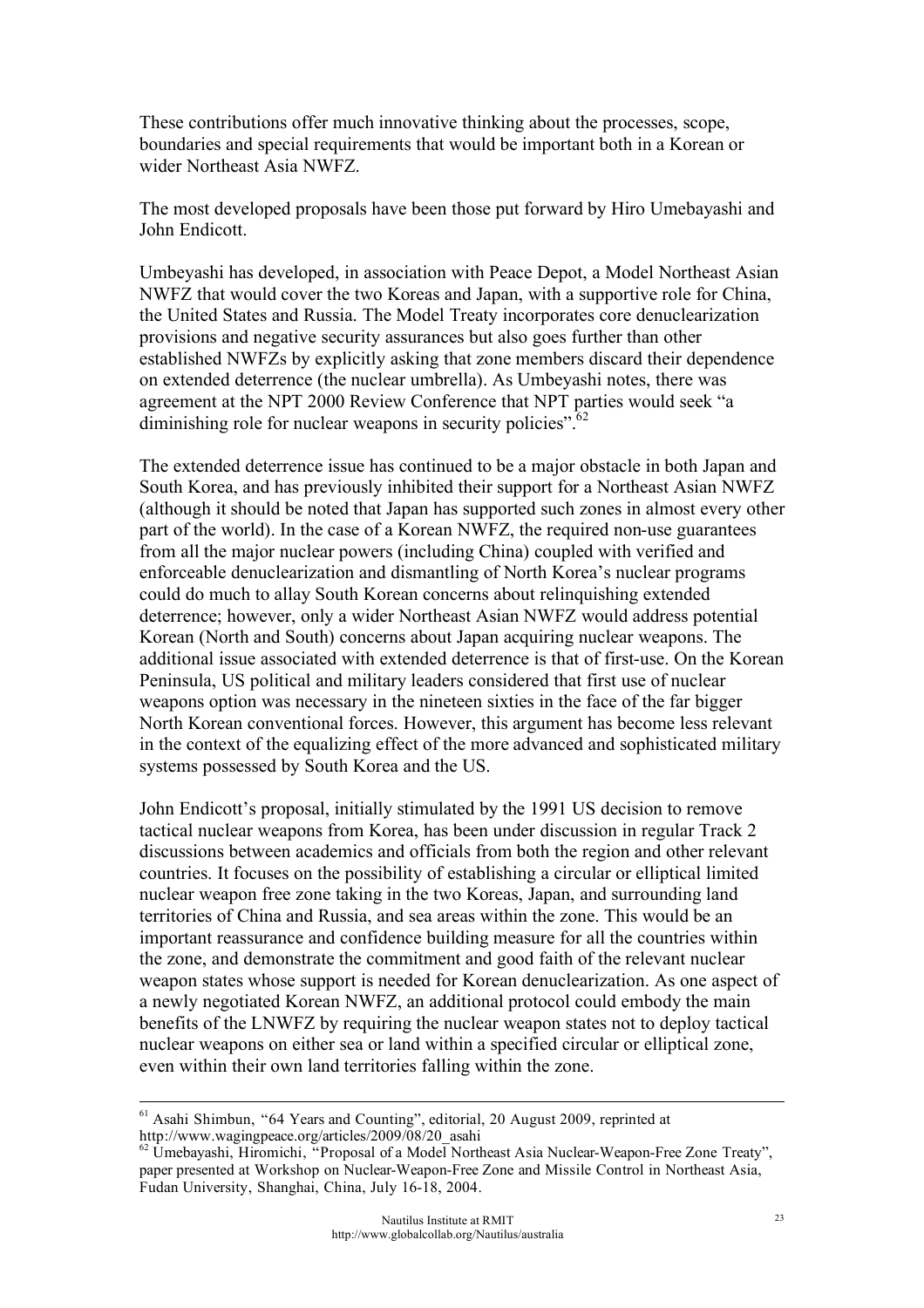Besides the critical need for major powers like the US, China and Russia to facilitate negotiations for a Korean Nuclear Free Zone, there is also the question of what role Japan might play as a key country within the region; and, within the wider Asia Pacific region, what role Australia and the ASEAN group might play.

As already noted, the recent election of the Hatoyama Democratic Party of Japan Government offers some promise of a new approach to Northeast Asia denuclearization. The new Japanese leadership has expressed interest in the establishment of regional organizations that might address security issues, has shown strong commitment to progress on disarmament, and may be willing to pursue a more independent approach in the context of the bilateral Japanese-US security alliance. Further, the *Asahi Shimbun* has recently advocated, in an August 2009 editorial, that Japan move to establish a Northeast Asian Nuclear Weapon Free Zone:

*"One worthwhile idea would be a nuclear-free zone treaty for Northeast Asia. Japan and South Korea could take the initiative by signing such a treaty first and putting it into force. If the United States, China and Russia all ratify a protocol that bans them from launching nuclear attacks against Japan and South Korea, a non-nuclear umbrella would be raised for the region. North Korea should be able to join the treaty for protection under the non-nuclear umbrella after it abandons its nuclear program and returns to the NPT. This prospect would give North Korea a strong incentive to abandon its nuclear ambitions."63*

While there would be conservative opposition within Japan to replacing the US nuclear umbrella with a non-nuclear umbrella, there continues to be strong domestic support for Japan's non-nuclear principles and for Japan playing a constructive role in realizing nuclear disarmament. Japan is currently co-chairing with Australia the new Australia-Japan International Commission on Nuclear Non-Proliferation and Disarmament that is due to report before the 2010 NPT Review Conference, and this may provide further basis for the new Japanese leadership to support Korean and Northeast Asia denuclearization initiatives.

Australia, for its part, while not within the region, has significant economic involvement on the Korean Peninsula, both as a longstanding grain supplier to North Korea and in particular, its supply of minerals to South Korea by companies such as BHP Billiton and the major investments in South Korea by banks such as Macquarie. It has a long-term interest in ensuring a resolution of Korean issues, and a potentially major role to play in the economic and sustainable development aspects of a Korean Nuclear Free Zone agreement. Australia, as a member, and principal negotiator of the South Pacific Nuclear Free Zone Treaty, also has considerable experience to offer in the technical and legal aspects of drafting such arrangements.

The Rudd Labor Government that came to office at the end of 2007 shares with the new Japanese leadership a strong commitment to making progress on nuclear disarmament, and interest in the establishment of new Asian regional structures to

 <sup>63</sup> Asahi Shimbun, "64 Years and Counting", editorial, 20 August 2009, reprinted at http://www.wagingpeace.org/articles/2009/08/20\_asahi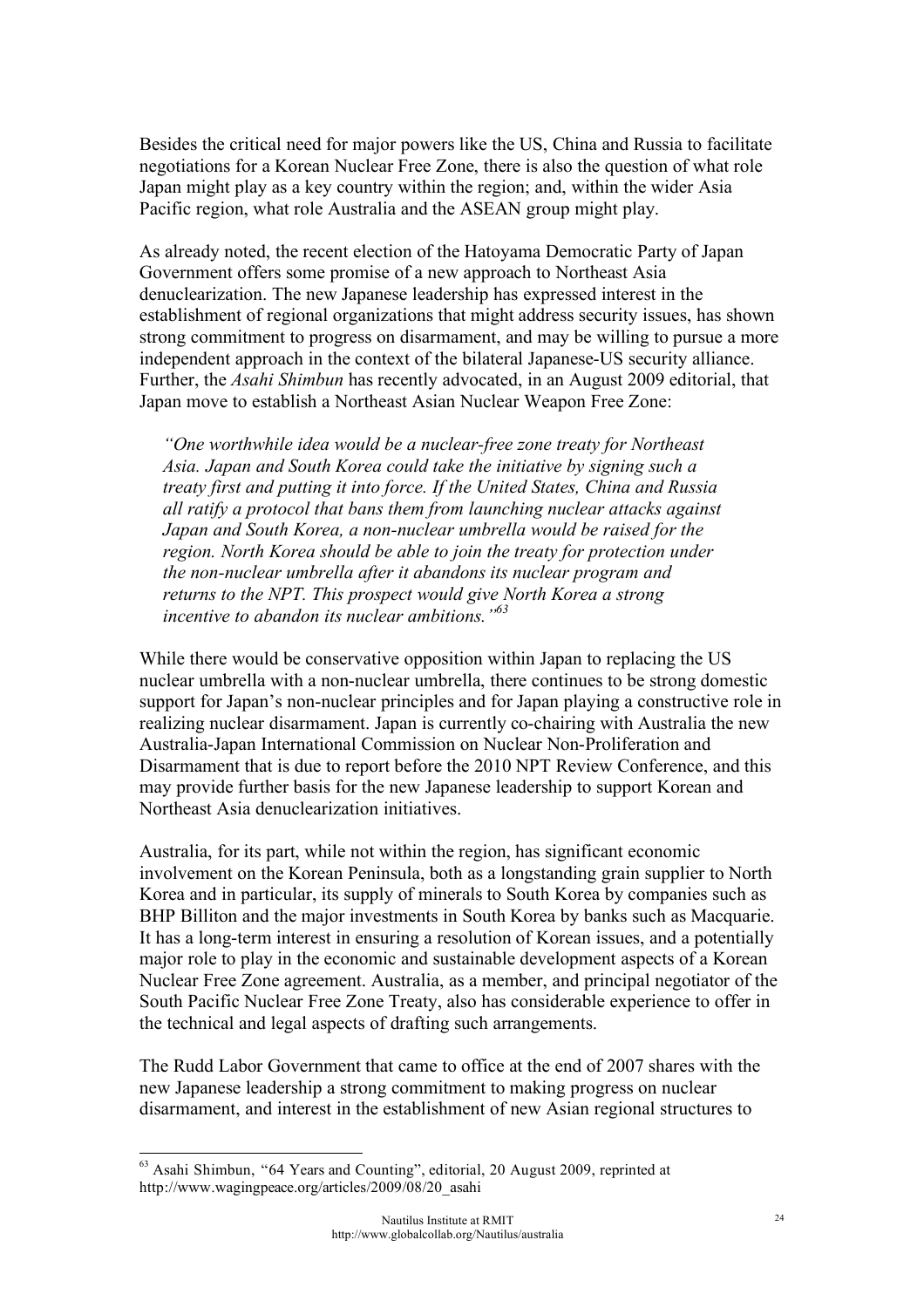address security issues. It was the initiator of the Australia-Japan International Commission, and can be expected to be similarly likely to consider support for Korean and Northeast Asian denuclearization initiatives that might emerge from Commission recommendations. In a perceptive study of Australia's potential role in relation to North Korea, White and Wainwright have argued that Australia should pursue a "creative diplomacy" approach, particularly in the development of collective security guarantees for North Korea, and the promotion and encouragement of diplomatic and economic cooperation.<sup>64</sup>

North Korea, in a June 2009 Nodong Sinmun official newspaper commentary, continued to attack both the South Korean President Lee Myung-bak and the US, blaming them for the breakdown in the Six-Party Talks and expressing fears that the United States will re-introduce nuclear weapons into South Korea.<sup>65</sup> The commentary demonstrates the sense of fear and nuclear encirclement that is driving North Korean nuclear weapon acquisition, and underlines the importance of any denuclearization agreement containing legally binding negative security and non-aggression guarantees on the part of the United States.<sup>66</sup>

# **Conclusion**

We are at a new fork in the difficult path of negotiations on Korea. So many wrong turns, reverses, statements made in bad faith, commitments that were not kept. But there are also more hopeful changes in the international climate and the leadership of the United States and Japan that open the way for a more comprehensive solution to the security issues and fears that have led to North Korea nuclear proliferation and that pose unprecedented threats regionally and globally.

The legal basis of the solution is already there, in the form of the 1992 *Joint Declaration* that offers the foundation for a fully-fledged Korean Nuclear Weapon Free Zone, with negative security guarantees provided by the United States, China, Russia and other nuclear weapon powers.

A solution will need all the courage, commitment and cooperation of political leaders in and beyond the region to go beyond Cold War assumptions about nuclear weapons and deterrence, and commit themselves to the global elimination of nuclear weapons and region-by-region denuclearization, not least on the Korean Peninsula.

The way is still open.

<sup>64</sup> White, Hugh and Wainwright, Elsina, *Danger and Opportunity: Australia and the North Korea Crisis, Australian Strategic Policy Institute, Canberra, 2003. Pp.34-35.* 

<sup>&</sup>lt;sup>65</sup> Nodong Sinmun, Pyongyang, 25 June 2009.<br><sup>66</sup> These perceptions were reiterated in meetings between US and DPRK security analysts at a track two meeting in San Diego; See D. Zagoria, "U.S.-DPRK Relations at a Crossroads: Danger of Drift," Summary Record of a Conference Organized by the National Committee on American Foreign Policy (NCAFP) and The Korea Society, October 30, 2009, unpublished record.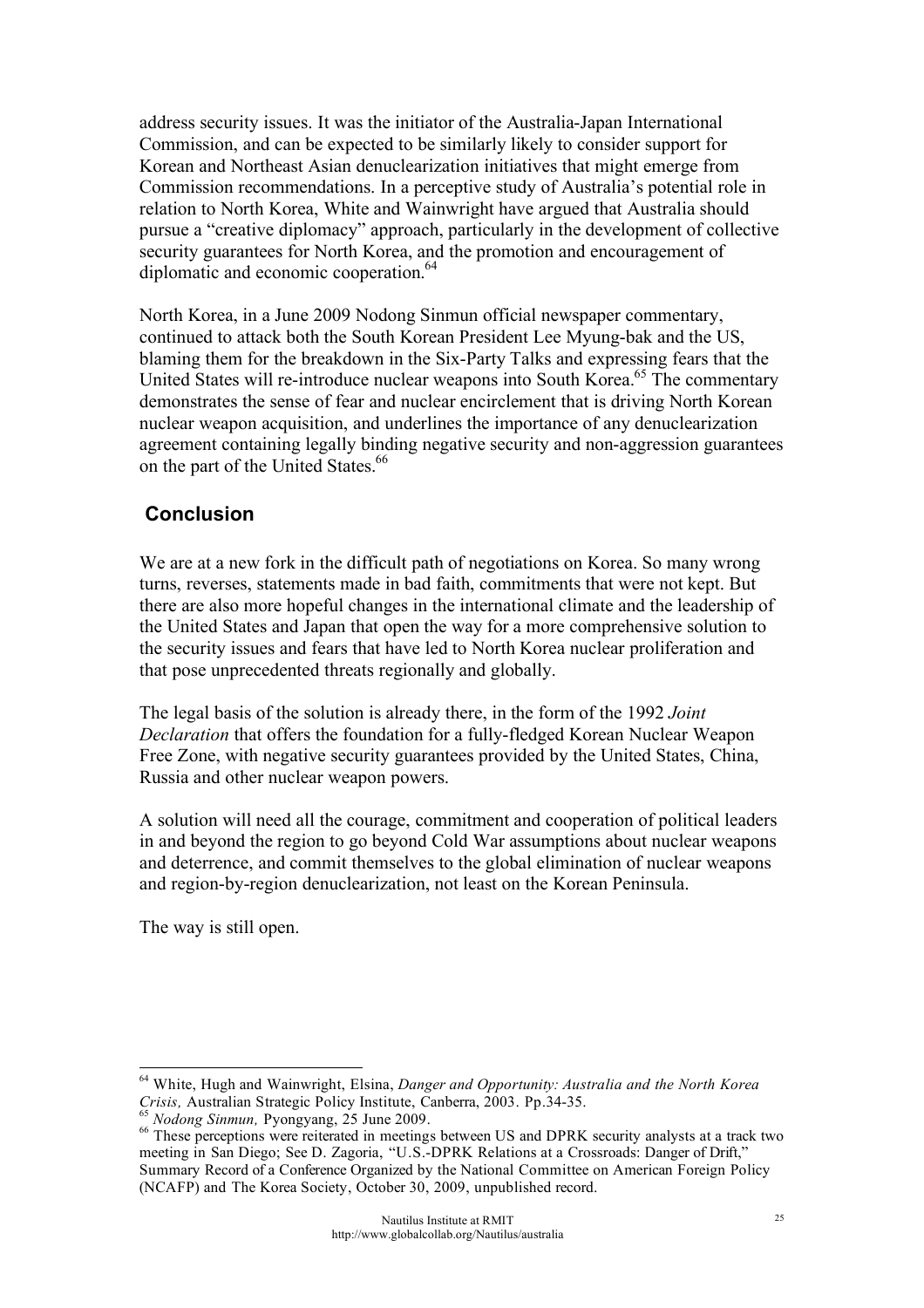#### **Aspect Sub-category Elements** General International commitments to eliminating nuclear weapons, including NPT and World Court; NWFZs as contribution to global elimination of nuclear weapons Preamble Korea Implementation of the principles agreed to in 1992 Joint Declaration of South and North Korea on the Denuclearization of the Korean Peninsula; relation to regional peace and Korean post-armistice peace settlement. Nuclear weapons Bans on research, development, testing, manufacture, acquisition, possession, stockpiling, deployment, use, or export by the zonal parties of any nuclear explosive device; bans on use of nuclear weapons from within the zone at targets outside the zone; explicit relinquishment of reliance on extended nuclear deterrence as part of existing bilateral security alliances. Nuclear fuel cycle Bans on nuclear fuel reprocessing and uranium enrichment research and facilities, and on the import or export of fissile materials. Delivery systems Bans on any nuclear weapon delivery systems, including missile delivery systems. Scope Radioactive waste Bans on the dumping of radioactive waste at sea or release into the atmosphere of any radioactive materials Boundaries Initial Korean Peninsula and its territorial waters Expansion Potential for expansion to a wider Northeast Asia NWFZ that includes Japan and Mongolia Bilateral Establishment of a bilateral Korean denuclearization agency with rigorous inspection rights Verification International Acceptance of IAEA safeguards Non-use guarantees Undertakings by nuclear weapon states (United States, France, United Kingdom, China and Russia) not to use or threaten to use nuclear weapons against zonal states, nor to use or threaten to use nuclear weapons from deployed or transiting vessel or aircraft anywhere within the boundaries of the zone, or the EEZ surrounding the zone Expansion to adjoining land and sea areas within an elliptical zone Undertakings by nuclear weapon states adjoining the zone not to deploy tactical nuclear weapons within an elliptical zone encompassing adjoining land areas in China, Russia and Mongolia (Endicott Limited Nuclear Weapon Free Zone Proposal) Protocols Economic, energy and cultural cooperation Establishment of frameworks for sustainable economic, energy and cultural cooperation and development for the two Koreas, including assistance with civilian nuclear facilities (such as a light water proliferation resistant reactor for North Korea). Compliance Regional Establishment of a Control Commission with powers to investigate and refer violations to the UN Security Council; international guarantees of security to the parties to the treaty.

# **Appendix 1: Elements of a comprehensive framework for a Korean nuclear weapon free zone**